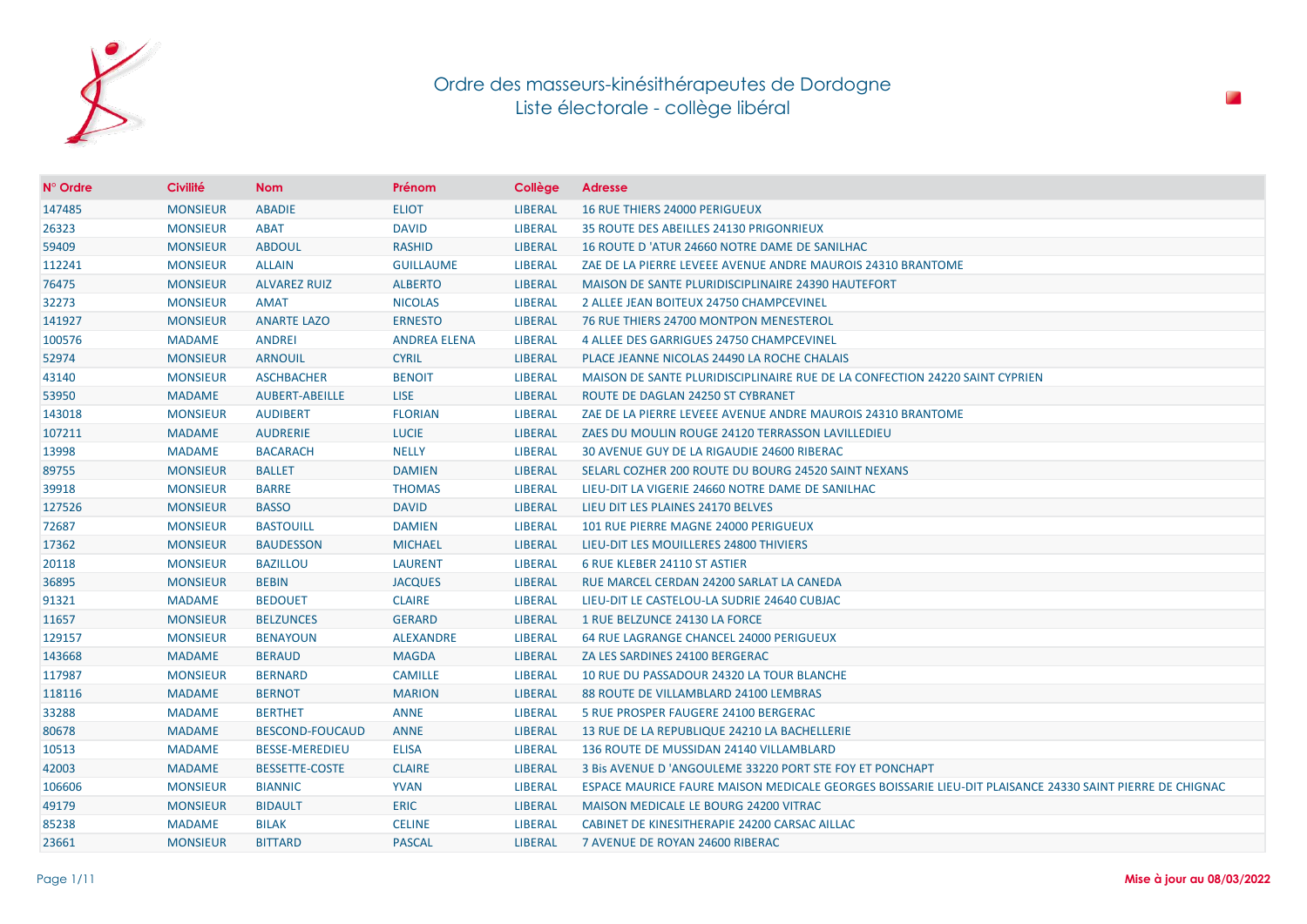

| $N^{\circ}$ Ordre | <b>Civilité</b> | <b>Nom</b>              | Prénom              | Collège        | <b>Adresse</b>                                                                                          |
|-------------------|-----------------|-------------------------|---------------------|----------------|---------------------------------------------------------------------------------------------------------|
| 87239             | <b>MADAME</b>   | <b>BOUCHARD</b>         | <b>ANNE</b>         | <b>LIBERAL</b> | 3 RUE DU MARECHAL FOCH 24100 BERGERAC                                                                   |
| 30734             | <b>MADAME</b>   | <b>BOUHOURS LOREDON</b> | <b>MARIE-FRANCE</b> | <b>LIBERAL</b> | LIEU-DIT LE BOURG 24800 CORGNAC SUR L ISLE                                                              |
| 148112            | <b>MADAME</b>   | <b>BOULLET</b>          | <b>CELIA</b>        | <b>LIBERAL</b> | 590 ROUTE DE BITTARIE 24150 LALINDE                                                                     |
| 141923            | <b>MONSIEUR</b> | <b>BOURDEAU</b>         | <b>TOM</b>          | <b>LIBERAL</b> | 76 ROUTE DE LYON 24750 BOULAZAC                                                                         |
| 42818             | <b>MONSIEUR</b> | <b>BOURGES</b>          | <b>XAVIER</b>       | <b>LIBERAL</b> | 11 BOULEVARD NESSMAN 24200 SARLAT LA CANEDA                                                             |
| 89565             | <b>MADAME</b>   | <b>BOURLIER</b>         | <b>MAELISS</b>      | <b>LIBERAL</b> | SCM MAMA KINE ESPACE COMMUNAL LE BOURG 6 ROUTE PRINCIPALE 24580 PLAZAC                                  |
| 10356             | <b>MADAME</b>   | <b>BOURSIER</b>         | <b>ELODIE</b>       | <b>LIBERAL</b> | ESPACE MAURICE FAURE MAISON MEDICALE GEORGES BOISSARIE LIEU-DIT PLAISANCE 24330 SAINT PIERRE DE CHIGNAC |
| 41227             | <b>MADAME</b>   | <b>BOUSQUET</b>         | <b>VIRGINIE</b>     | <b>LIBERAL</b> | 67 RUE CLAIRAT 24100 BERGERAC                                                                           |
| 144138            | <b>MADAME</b>   | <b>BOUYSSOU</b>         | <b>LOUISE</b>       | <b>LIBERAL</b> | 2 RUE HONORE DE BALZAC 24120 TERRASSON-LAVILLEDIEU                                                      |
| 24791             | <b>MONSIEUR</b> | <b>BOYANCE</b>          | <b>LAURENT</b>      | <b>LIBERAL</b> | 103 AVENUE DU GENERAL DE GAULLE 24660 COULOUNIEIX CHAMIERS                                              |
| 11453             | <b>MONSIEUR</b> | <b>BRASIER</b>          | <b>MARC</b>         | <b>LIBERAL</b> | 34 BOULEVARD DE VESONE 24000 PERIGUEUX                                                                  |
| 96205             | <b>MONSIEUR</b> | <b>BREIDENSTEIN</b>     | <b>VINCENT</b>      | <b>LIBERAL</b> | ROUTE DE L'ETANG 24210 FOSSEMAGNE                                                                       |
| 118320            | <b>MADAME</b>   | <b>BREME</b>            | <b>MARGOT</b>       | <b>LIBERAL</b> | <b>RUE DES MOULINS 24410 ST AULAYE</b>                                                                  |
| 47971             | <b>MADAME</b>   | <b>BRICHE</b>           | <b>SABINE</b>       | <b>LIBERAL</b> | 38 RUE GUYNEMER 24000 PERIGUEUX                                                                         |
| 76389             | <b>MADAME</b>   | <b>BUDECI</b>           | <b>OANA</b>         | <b>LIBERAL</b> | 15 RUE DE L'EGLISE 24680 GARDONNE                                                                       |
| 39534             | <b>MADAME</b>   | <b>BUESA-OLIVE</b>      | <b>NATHALIE</b>     | <b>LIBERAL</b> | AVENUE DE LA CANEDA 24200 SARLAT LA CANEDA                                                              |
| 36760             | <b>MADAME</b>   | <b>CAILLAUT</b>         | <b>AURELIE</b>      | <b>LIBERAL</b> | ZA LES SARDINES 24100 BERGERAC                                                                          |
| 36621             | <b>MONSIEUR</b> | <b>CAMBON</b>           | <b>THIERRY</b>      | <b>LIBERAL</b> | 67 RUE CLAIRAT 24100 BERGERAC                                                                           |
| 18832             | <b>MADAME</b>   | <b>CANDEL</b>           | <b>BEATRICE</b>     | <b>LIBERAL</b> | 4 ALLEE DE BUSSAC 24300 NONTRON                                                                         |
| 31335             | <b>MONSIEUR</b> | <b>CAPS</b>             | <b>ALEXANDRE</b>    | <b>LIBERAL</b> | 85 ROUTE DE BASSY 24400 ST MEDARD DE MUSSIDAN                                                           |
| 40954             | <b>MADAME</b>   | <b>CARRE</b>            | IDA                 | <b>LIBERAL</b> | 3 RUE DU MARECHAL FOCH 24100 BERGERAC                                                                   |
| 32964             | <b>MONSIEUR</b> | <b>CASTAGNIE</b>        | <b>FREDERIC</b>     | <b>LIBERAL</b> | <b>MAISON DE SANTE LES PLAINES 24170 BELVES</b>                                                         |
| 55007             | <b>MONSIEUR</b> | <b>CAYROU</b>           | <b>PIERRE</b>       | <b>LIBERAL</b> | 14 A RUE DU STADE 24700 LE PIZOU                                                                        |
| 52998             | <b>MONSIEUR</b> | <b>CHAMBOST</b>         | <b>PHILIPPE</b>     | <b>LIBERAL</b> | PLACE DE LA RESISTANCE 24750 TRELISSAC                                                                  |
| 29948             | <b>MONSIEUR</b> | <b>CHAMINADE</b>        | <b>GUILLAUME</b>    | <b>LIBERAL</b> | 7 Bis RUE MISS HOLDER 24520 MOULEYDIER                                                                  |
| 25788             | <b>MADAME</b>   | <b>CHAMPALLE</b>        | <b>ANNE-SOPHIE</b>  | <b>LIBERAL</b> | 76 ROUTE DE LYON 24750 BOULAZAC                                                                         |
| 97833             | <b>MONSIEUR</b> | <b>CHAN TI KIONG</b>    | <b>MATHIEU</b>      | <b>LIBERAL</b> | <b>6 ROUTE PRINCIPALE 24580 PLAZAC</b>                                                                  |
| 14006             | <b>MONSIEUR</b> | <b>CHAPEYROUX</b>       | <b>THOMAS</b>       | <b>LIBERAL</b> | 43 RUE DU STADE 24630 JUMILHAC-LE-GRAND                                                                 |
| 26101             | <b>MADAME</b>   | <b>CHARBONNEL</b>       | <b>CELINE</b>       | <b>LIBERAL</b> | 7 RUE FENELON 24480 LE BUISSON DE CADOUIN                                                               |
| 45464             | <b>MONSIEUR</b> | <b>CHATELIER</b>        | <b>PHILIPPE</b>     | <b>LIBERAL</b> | LIEU-DIT LA FAREYRIE HAUTE 24460 EYVIRAT                                                                |
| 110536            | <b>MADAME</b>   | <b>CHAUVAC</b>          | <b>AMANDINE</b>     | <b>LIBERAL</b> | ZAE PIERRE LEVEE AVENUE ANDRE MAUROIS 24310 BRANTOME                                                    |
| 57091             | <b>MONSIEUR</b> | <b>CHAZEAU</b>          | PIERRE-EMMANUEL     | LIBERAL        | 1 RUE DE LA BRECHE 24100 BERGERAC                                                                       |
| 81213             | <b>MONSIEUR</b> | <b>CHOLET</b>           | <b>PIERRE</b>       | <b>LIBERAL</b> | 5 RUE LUDOVIC TRARIEUX 24000 PERIGUEUX                                                                  |
| 102352            | <b>MONSIEUR</b> | <b>CHOPY</b>            | <b>FABIEN</b>       | <b>LIBERAL</b> | 30 RUE ARNAUD DANIEL 24350 TOCANE ST APRE                                                               |
| 104838            | <b>MONSIEUR</b> | <b>CLAESEN</b>          | <b>SIMEON</b>       | <b>LIBERAL</b> | PLACE DE LA MAIRIE 24530 CHAMPAGNAC DE BELAIR                                                           |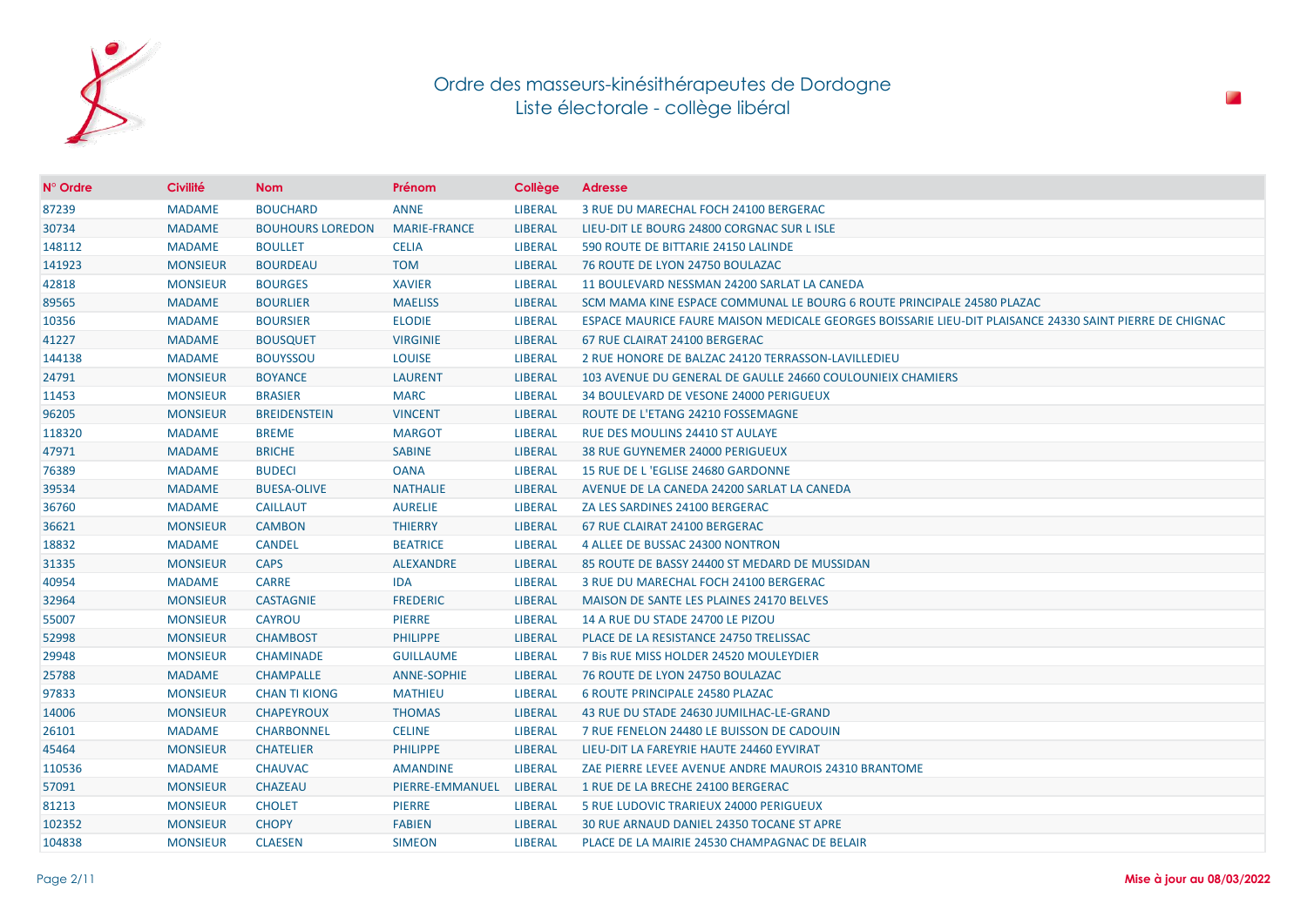

| $N^{\circ}$ Ordre | <b>Civilité</b> | <b>Nom</b>             | Prénom               | Collège        | <b>Adresse</b>                                                              |
|-------------------|-----------------|------------------------|----------------------|----------------|-----------------------------------------------------------------------------|
| 100081            | <b>MADAME</b>   | <b>CLAEYS</b>          | <b>CELINE</b>        | <b>LIBERAL</b> | LIEU DIT VALADE EST 24250 CENAC ET ST JULIEN                                |
| 92027             | <b>MONSIEUR</b> | <b>CLEMENT</b>         | <b>PATRICK</b>       | <b>LIBERAL</b> | LIEU-DIT LE BOURG 24370 CARLUX                                              |
| 139935            | <b>MONSIEUR</b> | <b>CLUZEAU</b>         | <b>EMMANUEL</b>      | <b>LIBERAL</b> | LIEU-DIT LE BAS VIGNAUD 24700 MONTPON-MENESTEROL                            |
| 51406             | <b>MADAME</b>   | <b>CLUZEAU</b>         | <b>FRANCOISE</b>     | <b>LIBERAL</b> | 13 RUE CHANZY 24700 MONTPON MENESTEROL                                      |
| 34829             | <b>MONSIEUR</b> | <b>COCHET</b>          | <b>SEBASTIEN</b>     | <b>LIBERAL</b> | 1 Bis ROUTE DU ROYER 24460 CHATEAU-L'EVEQUE                                 |
| 12653             | <b>MONSIEUR</b> | <b>COLLAS</b>          | <b>PHILIPPE</b>      | <b>LIBERAL</b> | <b>CENTRE DE REEDUCATION LE VIGNOBLE ROUTE DE BERGERAC 24130 LE FLEIX</b>   |
| 112119            | <b>MADAME</b>   | <b>COMBEL</b>          | ANGELIQUE            | <b>LIBERAL</b> | 30 RUE GAMBETTA 24000 PERIGUEUX                                             |
| 73020             | <b>MONSIEUR</b> | <b>CONSTANT</b>        | <b>BENJAMIN</b>      | <b>LIBERAL</b> | 19 BOULEVARD JEAN MOULIN 24100 BERGERAC                                     |
| 100961            | <b>MONSIEUR</b> | <b>CORDON ARNEDO</b>   | <b>RUBEN</b>         | <b>LIBERAL</b> | APPT04 2 AVENUE DAUMESNIL 24000 PERIGUEUX                                   |
| 56460             | <b>MONSIEUR</b> | <b>CORNET</b>          | <b>THOMAS</b>        | <b>LIBERAL</b> | GROUPE MEDICAL JEAN REY AVENUE DE LA LIBERATION 24260 LE BUGUE              |
| 102750            | <b>MADAME</b>   | <b>CORSO</b>           | <b>JOANNA</b>        | <b>LIBERAL</b> | MAISON DE SANTE PLURIDISCIPLINAIRE RUE DE LA CONFECTION 24220 SAINT CYPRIEN |
| 141199            | <b>MADAME</b>   | <b>COSSE</b>           | <b>MARIE SARAH</b>   | <b>LIBERAL</b> | PLACE DE LA GARE 24500 EYMET                                                |
| 76816             | <b>MONSIEUR</b> | <b>COURBIER</b>        | <b>JEAN-PHILIPPE</b> | <b>LIBERAL</b> | 12 ROUTE DU VIEUX TROCHE 24100 CREYSSE                                      |
| 31127             | <b>MONSIEUR</b> | <b>COURBIER</b>        | <b>PATRICK</b>       | <b>LIBERAL</b> | 5 RUE PABLO PICASSO 24100 BERGERAC                                          |
| 52206             | <b>MONSIEUR</b> | <b>COURCHINOUX</b>     | <b>GEORGES</b>       | <b>LIBERAL</b> | LIEU-DIT LANDREVIE 24260 ST FELIX DE REILLAC ET MORTEMART                   |
| 20107             | <b>MONSIEUR</b> | <b>COURDEAU</b>        | <b>DAMIEN</b>        | <b>LIBERAL</b> | 52 RUE ROGER BARNALIER 24000 PERIGUEUX                                      |
| 115534            | <b>MONSIEUR</b> | <b>COZMA</b>           | <b>ANDREI</b>        | <b>LIBERAL</b> | CABINET DE KINESITHERAPIE 24560 BOUNIAGUES                                  |
| 141929            | <b>MADAME</b>   | <b>COZMA</b>           | <b>CRISTINA</b>      | <b>LIBERAL</b> | LIEU-DIT LA RENONCIE 24560 BOUNIAGUES                                       |
| 28064             | <b>MADAME</b>   | <b>CROIX</b>           | <b>CELINE</b>        | <b>LIBERAL</b> | 103 BOULEVARD DES SAVEURS 24420 SORGES                                      |
| 142989            | <b>MADAME</b>   | <b>DA SILVA</b>        | <b>MATHILDE</b>      | <b>LIBERAL</b> | LIEU-DIT BAUNAC 745 ROUTE DES TROIS VILLAGES 24290 AUBAS                    |
| 95230             | <b>MADAME</b>   | <b>DABBACHE</b>        | <b>LIRIA</b>         | <b>LIBERAL</b> | LE PRESSOIR 280 ROUTE DE BEL AIR 24610 CARSAC-DE-GURSON                     |
| 78334             | <b>MADAME</b>   | <b>DALBAVIE</b>        | <b>PASCALINE</b>     | <b>LIBERAL</b> | 30 RUE ARNAUD DANIEL 24350 TOCANE ST APRE                                   |
| 71080             | <b>MADAME</b>   | <b>DANA</b>            | <b>ISABELLE</b>      | <b>LIBERAL</b> | LIEU-DIT BOSLOUBET 24800 CORGNAC SUR L'ISLE                                 |
| 31408             | <b>MADAME</b>   | <b>DANY</b>            | <b>ISABELLE</b>      | <b>LIBERAL</b> | 10 RUE DU PASSADOUR 24320 LA TOUR BLANCHE                                   |
| 30445             | <b>MONSIEUR</b> | <b>DAVESNE</b>         | <b>THIERRY</b>       | LIBERAL        | 77 RUE PIERRE MAGNE 24000 PERIGUEUX                                         |
| 105053            | <b>MADAME</b>   | <b>DE BRITO</b>        | <b>ANGELA</b>        | <b>LIBERAL</b> | <b>BOURG 24700 ST MARTIAL D ARTENSET</b>                                    |
| 77737             | <b>MONSIEUR</b> | <b>DE GELIS</b>        | <b>BENOIT</b>        | <b>LIBERAL</b> | 30 RUE GAMBETTA 24000 PERIGUEUX                                             |
| 87532             | <b>MADAME</b>   | <b>DE HAAG</b>         | <b>POMPEYA</b>       | <b>LIBERAL</b> | 2 Ter RUE PIERRE SERBAT 24600 RIBERAC                                       |
| 128961            | <b>MONSIEUR</b> | DE LA ROSA CASTILLA    | <b>FERNANDO</b>      | <b>LIBERAL</b> | 76 RUE THIERS 24700 MONTPON MENESTEROL                                      |
| 16672             | <b>MADAME</b>   | <b>DE LAUZAINGHEIN</b> | <b>ANNE</b>          | <b>LIBERAL</b> | 34 Bis RUE DU 4 SEPTEMBRE 24290 MONTIGNAC                                   |
| 37297             | <b>MONSIEUR</b> | <b>DECLERCK</b>        | <b>ALBAN</b>         | <b>LIBERAL</b> | ZAE PIERRE LEVEE AVENUE ANDRE MAUROIS 24310 BRANTOME                        |
| 95539             | <b>MONSIEUR</b> | <b>DEDOBBELEER</b>     | <b>MATHIEU</b>       | <b>LIBERAL</b> | 1 PLACE DE LA MAIRIE 24200 SAINT-ANDRE-D'ALLAS                              |
| 54734             | <b>MADAME</b>   | <b>DEJEAN VERNET</b>   | <b>OLIVIA</b>        | <b>LIBERAL</b> | 2 RUE DE LA PAIX 24380 VERGT                                                |
| 68526             | <b>MADAME</b>   | <b>DELMAS-TAMINOT</b>  | <b>VALERIE</b>       | <b>LIBERAL</b> | 20 RUE PAUL LANGEVIN 24100 BERGERAC                                         |
| 117028            | <b>MONSIEUR</b> | <b>DELORY</b>          | <b>SIMON</b>         | <b>LIBERAL</b> | 12 AVENUE JEAN MOULIN 24150 LALINDE                                         |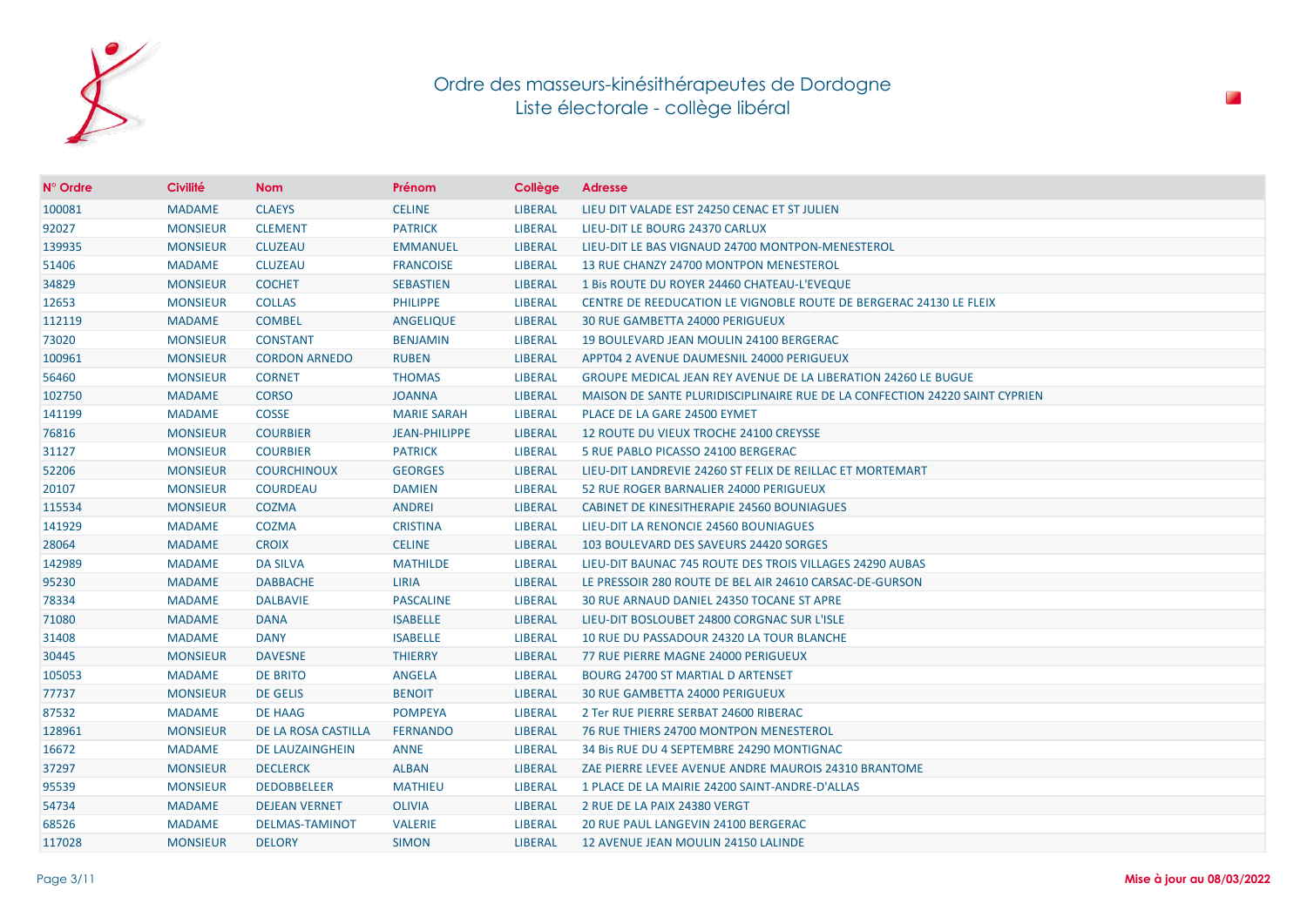

| N° Ordre | <b>Civilité</b> | <b>Nom</b>               | Prénom                | Collège        | <b>Adresse</b>                                                                                          |
|----------|-----------------|--------------------------|-----------------------|----------------|---------------------------------------------------------------------------------------------------------|
| 112740   | <b>MADAME</b>   | <b>DEMOULIN</b>          | <b>ALICE</b>          | <b>LIBERAL</b> | 30 RUE ARNAUD DANIEL 24350 TOCANE ST APRE                                                               |
| 71072    | <b>MONSIEUR</b> | <b>DENDONCKER</b>        | <b>JEAN-FRANCOIS</b>  | <b>LIBERAL</b> | LIEU DIT BAGNAC 24750 ATUR                                                                              |
| 16664    | <b>MADAME</b>   | <b>DENIS</b>             | <b>LAURENCE</b>       | <b>LIBERAL</b> | 30 RUE ARNAUD DANIEL 24350 TOCANE ST APRE                                                               |
| 71082    | <b>MADAME</b>   | <b>DEPARIS</b>           | <b>MAUD</b>           | <b>LIBERAL</b> | ESPACE MAURICE FAURE MAISON MEDICALE GEORGES BOISSARIE LIEU-DIT PLAISANCE 24330 SAINT PIERRE DE CHIGNAC |
| 127261   | <b>MONSIEUR</b> | <b>DEVEIX</b>            | <b>NICOLAS</b>        | <b>LIBERAL</b> | AVENUE DE LA LIBERATION 24260 LE BUGUE                                                                  |
| 110826   | <b>MONSIEUR</b> | <b>DEYSSARD</b>          | <b>CYRIL</b>          | <b>LIBERAL</b> | 24 AVENUE GAMBETTA 24400 MUSSIDAN                                                                       |
| 90186    | <b>MONSIEUR</b> | <b>DI GENNARO</b>        | <b>BAPTISTE</b>       | <b>LIBERAL</b> | 5 RUE LUDOVIC TRARIEUX 24000 PERIGUEUX                                                                  |
| 31134    | <b>MONSIEUR</b> | <b>DONADIEU</b>          | <b>ANDRE</b>          | <b>LIBERAL</b> | 4 ALLEE DE BUSSAC 24300 NONTRON                                                                         |
| 22841    | <b>MONSIEUR</b> | <b>DUBOIS</b>            | <b>PATRICK</b>        | <b>LIBERAL</b> | 25 Bis AVENUE MONTAIGNE 24400 MUSSIDAN                                                                  |
| 56922    | <b>MADAME</b>   | <b>DUBOQUET</b>          | <b>SOPHIE</b>         | <b>LIBERAL</b> | CENTRE DE REEDUCATION LE VIGNOBLE ROUTE DE BERGERAC 24130 LE FLEIX                                      |
| 66950    | <b>MADAME</b>   | <b>DUBOUCH</b>           | <b>CAROLINE</b>       | <b>LIBERAL</b> | 13 RUE DU DEPOT 24000 PERIGUEUX                                                                         |
| 128226   | <b>MADAME</b>   | <b>DUCHESNE</b>          | <b>PAULINE</b>        | <b>LIBERAL</b> | CENTRE MEDICAL AGORA 24750 BOULAZAC                                                                     |
| 51208    | <b>MADAME</b>   | <b>DUCOURTIEUX</b>       | <b>CHANTAL</b>        | <b>LIBERAL</b> | 34 Bis RUE DU 4 SEPTEMBRE 24290 MONTIGNAC                                                               |
| 29547    | <b>MADAME</b>   | <b>DUPRESSOIR</b>        | <b>JOANNA</b>         | <b>LIBERAL</b> | 30 AVENUE GUY DE LA RIGAUDIE 24600 RIBERAC                                                              |
| 36089    | <b>MADAME</b>   | <b>DUTROP</b>            | <b>VIRGINIE</b>       | <b>LIBERAL</b> | <b>30 RUE GAMBETTA 24000 PERIGUEUX</b>                                                                  |
| 24790    | <b>MONSIEUR</b> | <b>DUVAL</b>             | <b>PATRICK</b>        | <b>LIBERAL</b> | 22 BOULEVARD DE VESONE 24000 PERIGUEUX                                                                  |
| 44057    | <b>MONSIEUR</b> | <b>EL MEZABY</b>         | <b>YOUNESS</b>        | <b>LIBERAL</b> | <b>GROUPE MEDICAL DE L'AGORA 24750 BOULAZAC</b>                                                         |
| 45493    | <b>MADAME</b>   | <b>ESCARMENT</b>         | <b>FRANCOISE</b>      | <b>LIBERAL</b> | 10 COURS ALSACE LORRAINE 24100 BERGERAC                                                                 |
| 125265   | <b>MONSIEUR</b> | <b>ESMENJAUD</b>         | <b>THIBAULT</b>       | <b>LIBERAL</b> | 24 AVENUE GAMBETTA 24400 MUSSIDAN                                                                       |
| 80682    | <b>MADAME</b>   | <b>EVERS</b>             | <b>PAULINE</b>        | <b>LIBERAL</b> | 3 RUE DES MARTYRS 24480 LE BUISSON DE CADOUIN                                                           |
| 143053   | <b>MADAME</b>   | <b>FANTU</b>             | LIVIA-MIRUNA          | <b>LIBERAL</b> | 1 RUE EUGENE LEROY 24350 TOCANE-SAINT-APRE                                                              |
| 31689    | <b>MONSIEUR</b> | <b>FAVARD</b>            | <b>STEPHANE</b>       | <b>LIBERAL</b> | RUE JEAN-JULES BRUNEAU-LACAUD 24130 PRIGONRIEUX                                                         |
| 56607    | <b>MONSIEUR</b> | <b>FAVIER</b>            | <b>PASCAL</b>         | <b>LIBERAL</b> | 39 RUE RICHELIEU 24660 COULOUNIEIX CHAMIERS                                                             |
| 69660    | <b>MADAME</b>   | <b>FERNANDEZ MUNOZ</b>   | <b>SAMANTA</b>        | <b>LIBERAL</b> | 200 ROUTE DU BOURG 24520 ST NEXANS                                                                      |
| 69658    | <b>MONSIEUR</b> | <b>FERNANDEZ NUNEZ</b>   | <b>JAVIER</b>         | <b>LIBERAL</b> | 200 ROUTE DU BOURG 24520 ST NEXANS                                                                      |
| 22356    | <b>MADAME</b>   | <b>FERREIRA</b>          | <b>STEPHANIE</b>      | <b>LIBERAL</b> | ZAES DU MOULIN ROUGE 24120 TERRASSON LAVILLEDIEU                                                        |
| 89299    | <b>MADAME</b>   | <b>FLOURY</b>            | <b>MATHILDE</b>       | <b>LIBERAL</b> | 30 RUE GAMBETTA 24000 PERIGUEUX                                                                         |
| 130107   | <b>MONSIEUR</b> | <b>FOUILLADE</b>         | <b>VINCENT</b>        | <b>LIBERAL</b> | 98 RUE EDOUARD MICHEL 24660 COULOUNIEIX CHAMIERS                                                        |
| 53315    | <b>MADAME</b>   | <b>FOURGO</b>            | <b>GAELLE</b>         | <b>LIBERAL</b> | 83 Bis ROUTE DE BORDEAUX 24430 MARSAC SUR L ISLE                                                        |
| 23538    | <b>MADAME</b>   | <b>FOURNIER</b>          | <b>COLETTE</b>        | <b>LIBERAL</b> | LIEU-DIT LE MONTARUT 24610 VILLEFRANCHE DE LONCHAT                                                      |
| 116485   | <b>MONSIEUR</b> | <b>FRANCOIS</b>          | <b>REMI</b>           | <b>LIBERAL</b> | <b>30 RUE GAMBETTA 24000 PERIGUEUX</b>                                                                  |
| 10119    | <b>MONSIEUR</b> | <b>FRESSINGEAS</b>       | <b>DAMIEN</b>         | <b>LIBERAL</b> | LIEU DIT LE PARC 24310 BOURDEILLES                                                                      |
| 96491    | <b>MONSIEUR</b> | <b>FUENTE TIRAPU</b>     | <b>DANIEL</b>         | <b>LIBERAL</b> | <b>76 RUE THIERS 24700 MONTPON MENESTEROL</b>                                                           |
| 10080    | <b>MONSIEUR</b> | <b>GACHET</b>            | <b>ROGER-PHILIPPE</b> | <b>LIBERAL</b> | 3 RUE VALETTE 24100 BERGERAC                                                                            |
| 10081    | <b>MADAME</b>   | <b>GACHET-LOUVEGNIES</b> | <b>RAPHAELLE</b>      | <b>LIBERAL</b> | 3 RUE VALETTE 24100 BERGERAC                                                                            |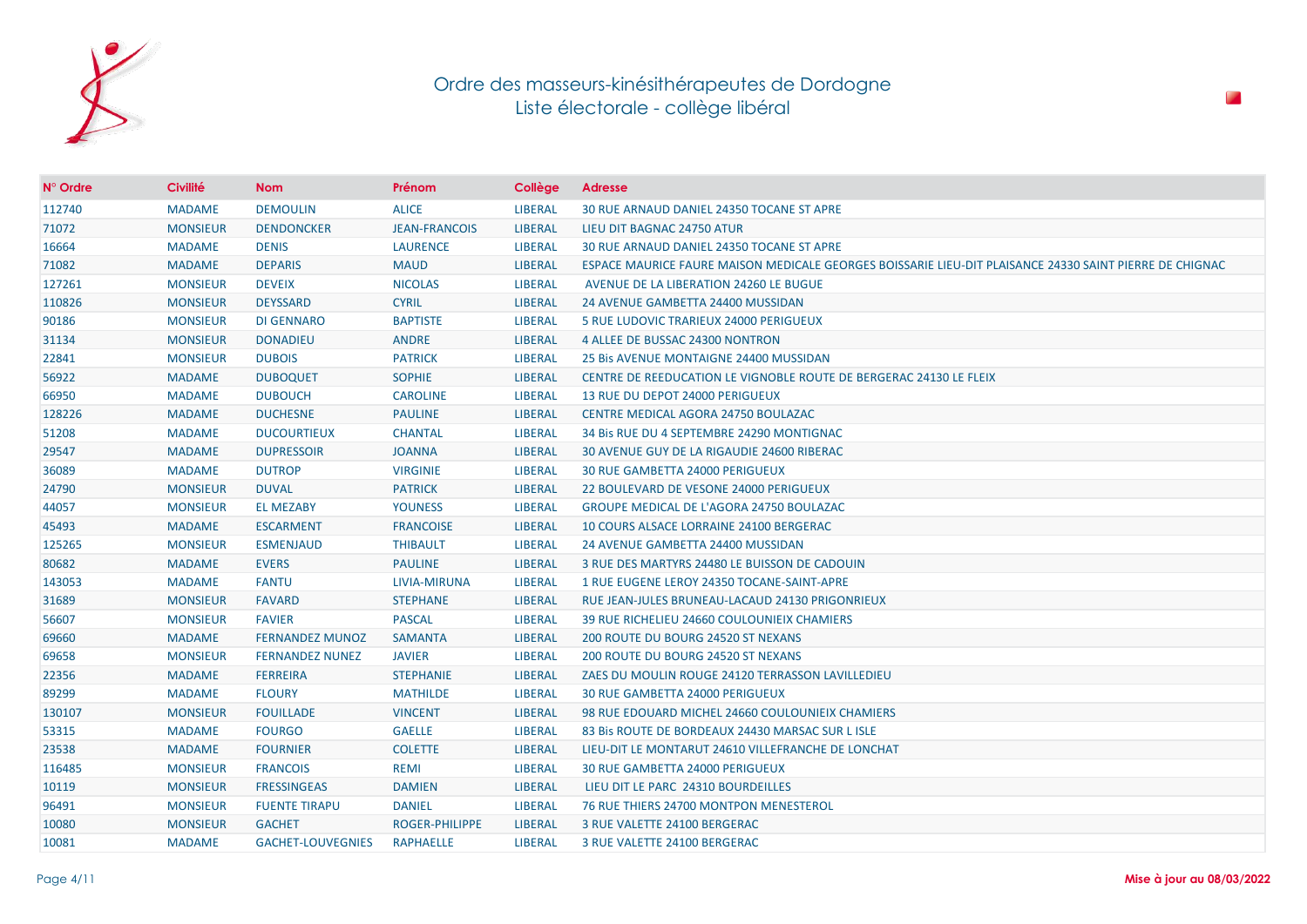

| N° Ordre | <b>Civilité</b> | <b>Nom</b>               | Prénom                | Collège        | <b>Adresse</b>                                                                               |
|----------|-----------------|--------------------------|-----------------------|----------------|----------------------------------------------------------------------------------------------|
| 105259   | <b>MONSIEUR</b> | <b>GAILLARD</b>          | <b>KAMIEL</b>         | <b>LIBERAL</b> | 13 RUE JEAN JAURES 24160 EXCIDEUIL                                                           |
| 143052   | <b>MADAME</b>   | <b>GALLIER</b>           | <b>AMANDINE</b>       | <b>LIBERAL</b> | 21 AVENUE DU COMMANDANT PINSON 24130 LA FORCE                                                |
| 39914    | <b>MONSIEUR</b> | <b>GALLON</b>            | <b>PIERRE</b>         | <b>LIBERAL</b> | 1 RUE GEORGES CLEMENCEAU 24100 BERGERAC                                                      |
| 116552   | <b>MADAME</b>   | <b>GAND</b>              | <b>CLOTHILDE</b>      | <b>LIBERAL</b> | 30 AVENUE GUY DE LA RIGAUDIE 24600 RIBERAC                                                   |
| 74763    | <b>MONSIEUR</b> | <b>GARBAR</b>            | <b>SEBASTIEN</b>      | <b>LIBERAL</b> | 1 Bis RUE EDMOND ROSTAND 24210 THENON                                                        |
| 30141    | <b>MADAME</b>   | <b>GARRIGUE</b>          | <b>SOPHIE</b>         | <b>LIBERAL</b> | 25 AVENUE THIERS 24200 SARLAT LA CANEDA                                                      |
| 70080    | <b>MONSIEUR</b> | <b>GAUCHARD</b>          | <b>ARMAND</b>         | <b>LIBERAL</b> | 6 RUE DES CHARMILLES 24750 TRELISSAC                                                         |
| 121750   | <b>MONSIEUR</b> | <b>GAUCHEZ</b>           | <b>FABIEN</b>         | <b>LIBERAL</b> | 21 AVENUE THIERS 24200 SARLAT LA CANEDA                                                      |
| 144257   | <b>MONSIEUR</b> | <b>GAUTHIER</b>          | <b>LUCAS</b>          | <b>LIBERAL</b> | LIEU-DIT RIVIERE HAUTE 24200 SAINT-VINCENT-LE-PALUEL                                         |
| 28415    | <b>MADAME</b>   | <b>GAYE</b>              | <b>EMMANUELLE</b>     | <b>LIBERAL</b> | 2 ROUTE SAINT SEURIN DE PRATS 24230 VELINES                                                  |
| 11894    | <b>MADAME</b>   | <b>GAZEAU</b>            | <b>FLORENCE</b>       | <b>LIBERAL</b> | ROUTE DE MALOUBIER 24270 LANOUAILLE                                                          |
| 145551   | <b>MONSIEUR</b> | <b>GENSOU</b>            | <b>COLIN</b>          | <b>LIBERAL</b> | 12 AVENUE JEAN MOULIN 24150 LALINDE                                                          |
| 43578    | <b>MONSIEUR</b> | <b>GEOFFRE</b>           | <b>BENOIT</b>         | <b>LIBERAL</b> | 11 RUE SAINT JOSEPH 24540 MONPAZIER                                                          |
| 14713    | <b>MADAME</b>   | <b>GERMAIN-BORDAS</b>    | <b>MARIE-PAULE</b>    | <b>LIBERAL</b> | 103 AVENUE DU GENERAL DE GAULLE 24660 COULOUNIEIX CHAMIERS                                   |
| 104837   | <b>MADAME</b>   | <b>GIDELSKI</b>          | <b>KARINE</b>         | <b>LIBERAL</b> | 30 AVENUE GUY DE LA RIGAUDIE 24600 RIBERAC                                                   |
| 129150   | <b>MADAME</b>   | <b>GILLIARD</b>          | <b>AMELIE</b>         | <b>LIBERAL</b> | LIEU-DIT CHEZ MARQUET 24600 SAINT MARTIN DE RIBERAC                                          |
| 39533    | <b>MADAME</b>   | <b>GLORIEUX</b>          | <b>SABINE</b>         | <b>LIBERAL</b> | 1 RUE DU PORCH 24560 ISSIGEAC                                                                |
| 16934    | <b>MONSIEUR</b> | <b>GOBERT</b>            | <b>GERARD</b>         | <b>LIBERAL</b> | 10 RUE DU PASSADOUR 24320 LA TOUR BLANCHE                                                    |
| 39410    | <b>MONSIEUR</b> | <b>GONCALVES</b>         | <b>MICHAEL</b>        | <b>LIBERAL</b> | ZAE PIERRE LEVEE AVENUE ANDRE MAUROIS 24310 BRANTOME                                         |
| 51605    | <b>MADAME</b>   | <b>GONCALVES</b>         | <b>STEPHANIE</b>      | <b>LIBERAL</b> | ZAE PIERRE LEVEE AVENUE ANDRE MAUROIS 24310 BRANTOME                                         |
| 21686    | <b>MADAME</b>   | GONDONNEAU-BEELEN SABINE |                       | <b>LIBERAL</b> | 5 RUE PABLO PICASSO 24100 BERGERAC                                                           |
| 118511   | <b>MADAME</b>   | <b>GONZALEZ AZOR</b>     | <b>SALOME</b>         | <b>LIBERAL</b> | 1 RUE DES PAQUERETTES 24630 JUMILHAC LE GRAND                                                |
| 13569    | <b>MADAME</b>   | <b>GOSSELIN</b>          | <b>CHRISTELLE</b>     | <b>LIBERAL</b> | ROUTE DU COLLEGE 9 LOTISSEMENT LES NOISETIERS 24450 LA COQUILLE                              |
| 90569    | <b>MADAME</b>   | <b>GROPPO</b>            | <b>MARION</b>         | <b>LIBERAL</b> | ZAE PIERRE LEVEE AVENUE ANDRE MAUROIS 24310 BRANTOME                                         |
| 114431   | <b>MADAME</b>   | <b>GUBODY</b>            | <b>REKA</b>           | <b>LIBERAL</b> | MAISON DE SANTE PLURIDISCIPLINAIRE 24390 HAUTEFORT                                           |
| 27186    | <b>MONSIEUR</b> | <b>GUELLIER</b>          | <b>FERDINAND</b>      | <b>LIBERAL</b> | CABINET MEDICAL 88 ROUTE DE L'ABBE BREUIL 24200 SARLAT LA CANEDA                             |
| 12832    | <b>MONSIEUR</b> | <b>GUENARD</b>           | <b>PIERRE-ETIENNE</b> | <b>LIBERAL</b> | 219 BOULEVARD DU PETIT CHANGE 24750 BOULAZAC                                                 |
| 122158   | <b>MADAME</b>   | <b>GUERLOU</b>           | <b>MARINE</b>         | <b>LIBERAL</b> | 7 Bis RUE MISS HOLDER 24520 MOULEYDIER                                                       |
| 10977    | <b>MADAME</b>   | <b>GUIBERT-PERIE</b>     | <b>EVELYNE</b>        | <b>LIBERAL</b> | 34 BOULEVARD DE VESONE 24000 PERIGUEUX                                                       |
| 19969    | <b>MONSIEUR</b> | <b>GUILBERT</b>          | <b>GERARD</b>         | <b>LIBERAL</b> | <b>CHEMIN RURAL 24150 BAYAC</b>                                                              |
| 141574   | <b>MONSIEUR</b> | <b>GUILHERME</b>         | <b>JACKSON</b>        | <b>LIBERAL</b> | LIEU-DIT CLAUD POUCHAUD 24120 COLY                                                           |
| 60757    | <b>MADAME</b>   | <b>GUITARD</b>           | <b>AURELIE</b>        | <b>LIBERAL</b> | MAISON DE SANTE PLURIDISCIPLINAIRE 24390 HAUTEFORT                                           |
| 88145    | <b>MADAME</b>   | <b>HAOT</b>              | <b>LAETITIA</b>       | <b>LIBERAL</b> | CENTRE MEDICAL PLURIDISCIPLINAIRE FONTAINE FLEURIE 15 RUE SAVORGNAN DE BRAZZA 24100 BERGERAC |
| 10273    | <b>MONSIEUR</b> | <b>HAUTION</b>           | <b>ANDRE</b>          | <b>LIBERAL</b> | 13 RUE CHANZY 24700 MONTPON MENESTEROL                                                       |
| 116940   | <b>MADAME</b>   | <b>HAVARD</b>            | <b>LISE</b>           | <b>LIBERAL</b> | LIEU-DIT PEYREBISE 24140 BELEYMAS                                                            |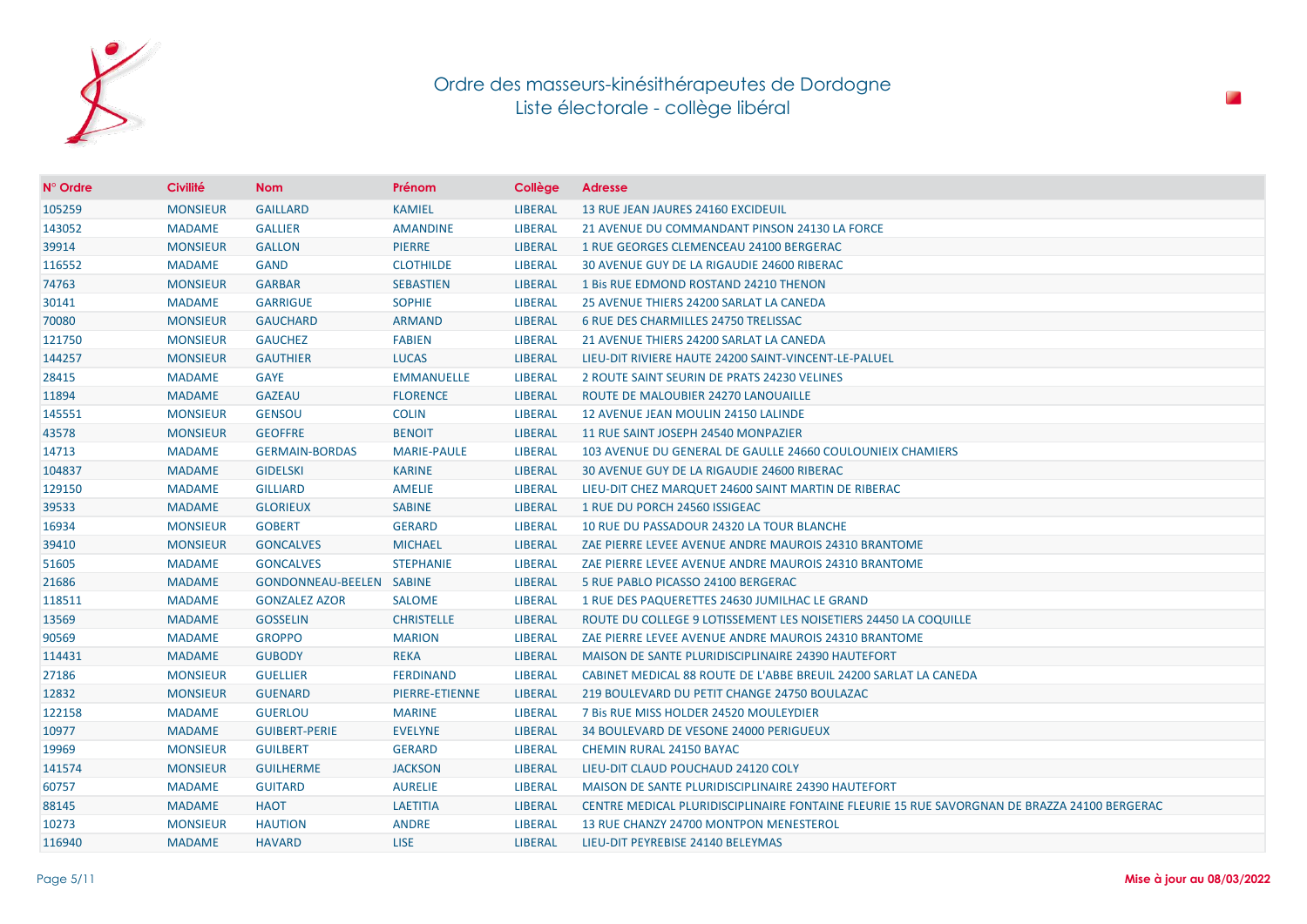

| N° Ordre | <b>Civilité</b> | <b>Nom</b>           | Prénom             | Collège        | <b>Adresse</b>                                                      |
|----------|-----------------|----------------------|--------------------|----------------|---------------------------------------------------------------------|
| 113662   | <b>MADAME</b>   | <b>HAYET</b>         | <b>SARAH</b>       | <b>LIBERAL</b> | <b>24170 SIORAC EN PERIGORD</b>                                     |
| 89533    | <b>MADAME</b>   | <b>HENOCQUE</b>      | <b>ALEXANDRA</b>   | <b>LIBERAL</b> | MSP BERGERAC EST AVENUE DE LA ROQUE 24100 CREYSSE                   |
| 100347   | <b>MONSIEUR</b> | <b>HERNANDEZ</b>     | <b>JAIME</b>       | <b>LIBERAL</b> | <b>CUBA 64 PTA17 VALENCE (ESPAGNE)</b>                              |
| 35137    | <b>MONSIEUR</b> | <b>HOLEMAN</b>       | <b>FREDERIC</b>    | <b>LIBERAL</b> | 67 RUE CLAIRAT 24100 BERGERAC                                       |
| 98018    | <b>MADAME</b>   | <b>HOUDEBINE</b>     | <b>LAETITIA</b>    | <b>LIBERAL</b> | 22 RUE GERMAIN MARTIN 24110 SAINT-ASTIER                            |
| 52273    | <b>MADAME</b>   | <b>HUMBERTCLAUDE</b> | <b>LORENE</b>      | <b>LIBERAL</b> | ZAE PIERRE LEVEE AVENUE ANDRE MAUROIS 24310 BRANTOME                |
| 24789    | <b>MONSIEUR</b> | <b>JANOT</b>         | <b>PHILIPPE</b>    | <b>LIBERAL</b> | 22 BOULEVARD DE VESONE 24000 PERIGUEUX                              |
| 26856    | <b>MONSIEUR</b> | <b>JUPINET</b>       | <b>NICOLAS</b>     | <b>LIBERAL</b> | 1 RUE EDMOND ROSTAND 24210 THENON                                   |
| 17364    | <b>MADAME</b>   | <b>KERVARREC</b>     | <b>MORGANE</b>     | <b>LIBERAL</b> | GROUPE MEDICAL DE L'AGORA AVENUE LOUIS LESCURE 24750 BOULAZAC       |
| 147696   | <b>MONSIEUR</b> | <b>KORREL</b>        | <b>GERARD</b>      | <b>LIBERAL</b> | 183 BOULEVARD DU PETIT CHANGE 24000 PERIGUEUX                       |
| 38068    | <b>MONSIEUR</b> | <b>LACOTTE</b>       | <b>GUY</b>         | <b>LIBERAL</b> | 28 RUE PUYJOLI 24310 BRANTOME                                       |
| 95177    | <b>MADAME</b>   | <b>LAFON</b>         | <b>ANNE-SOPHIE</b> | <b>LIBERAL</b> | MAISON DE SANTE LIEU DIT LES PLAINES 24170 BELVES                   |
| 141928   | <b>MADAME</b>   | <b>LAFOURCADE</b>    | <b>ELISE</b>       | <b>LIBERAL</b> | 7 RUE FONTAINE 24340 MAREUIL                                        |
| 94922    | <b>MADAME</b>   | LAGARDE              | <b>GERALDINE</b>   | <b>LIBERAL</b> | 1 RUE DE LA TUILIERE 24800 THIVIERS                                 |
| 145548   | <b>MADAME</b>   | <b>LAGROLLET</b>     | <b>MANON</b>       | <b>LIBERAL</b> | 12 AVENUE JEAN MOULIN 24150 LALINDE                                 |
| 46318    | <b>MONSIEUR</b> | <b>LAMONERIE</b>     | <b>BRUNO</b>       | <b>LIBERAL</b> | ROUTE DE MALOUBIER 24270 LANOUAILLE                                 |
| 80031    | <b>MADAME</b>   | LAMPIN               | <b>HELENE</b>      | <b>LIBERAL</b> | 16 RUE DES LIBERTES 24650 CHANCELADE                                |
| 141513   | <b>MADAME</b>   | <b>LANDIECH</b>      | <b>FLORINE</b>     | <b>LIBERAL</b> | LIEU-DIT LA CHABANNE 24350 TOCANE-SAINT-APRE                        |
| 20646    | <b>MONSIEUR</b> | LARDOUX              | <b>AXEL</b>        | <b>LIBERAL</b> | 3 RUE DU MAJORAL FOURNIER 24190 NEUVIC                              |
| 98954    | <b>MONSIEUR</b> | LARRAURI IZUZQUIZA   | <b>PERU</b>        | <b>LIBERAL</b> | LIEU-DIT LE BOURG 24200 PROISSANS                                   |
| 19351    | <b>MADAME</b>   | LATTE-SIGNARBIEUX    | <b>BRIGITTE</b>    | <b>LIBERAL</b> | 8 RUE DU MOULIN 24420 SAINT-VINCENT-SUR-L'ISLE                      |
| 102754   | <b>MONSIEUR</b> | LAVAL                | <b>GREGORY</b>     | <b>LIBERAL</b> | GROUPE MEDICAL DE L'AGORA 24750 BOULAZAC                            |
| 11582    | <b>MADAME</b>   | LAVAUD               | <b>ISABELLE</b>    | <b>LIBERAL</b> | 6 COURS SAINT GEORGES 24000 PERIGUEUX                               |
| 46287    | <b>MONSIEUR</b> | <b>LAVAUD</b>        | <b>PAUL</b>        | <b>LIBERAL</b> | SELARL PAUL-JEAN LAVAUD 140 ROUTE DU CHÂTEAU D'EAU 24270 LANOUAILLE |
| 17363    | <b>MONSIEUR</b> | LE FRANC             | <b>DIDIER</b>      | <b>LIBERAL</b> | 20 RUE DES BLEUETS 24750 TRELISSAC                                  |
| 50379    | <b>MONSIEUR</b> | LE MEITOUR           | <b>JEAN-PIERRE</b> | <b>LIBERAL</b> | 10 RUE DU PASSADOUR 24320 LA TOUR BLANCHE                           |
| 39586    | <b>MADAME</b>   | LE MOIGNE-BUSSET     | <b>SANDRINE</b>    | <b>LIBERAL</b> | 101 RUE PIERRE MAGNE 24000 PERIGUEUX                                |
| 46913    | <b>MONSIEUR</b> | LE MORVAN            | <b>CHRISTOPHE</b>  | <b>LIBERAL</b> | 1 RUE DU PORCH 24560 ISSIGEAC                                       |
| 144406   | <b>MADAME</b>   | <b>LEFEBVRE</b>      | <b>CAMILLE</b>     | <b>LIBERAL</b> | 3 PASSAGE TAILLEFER 24000 PERIGUEUX                                 |
| 96956    | <b>MONSIEUR</b> | <b>LEGEER</b>        | <b>MARTEN</b>      | <b>LIBERAL</b> | PLACE DU FOIRAIL 24370 ST JULIEN DE LAMPON                          |
| 15732    | <b>MADAME</b>   | <b>LEON</b>          | <b>VERONIQUE</b>   | <b>LIBERAL</b> | 1 RUE BELZUNCE 24130 LA FORCE                                       |
| 31415    | <b>MONSIEUR</b> | <b>LIARSOU</b>       | <b>DIDIER</b>      | <b>LIBERAL</b> | ZONE INDUSTRIELLE LE COUTAL 24120 TERRASSON LAVILLEDIEU             |
| 100418   | <b>MADAME</b>   | <b>LOCURATOLO</b>    | <b>ALICE</b>       | <b>LIBERAL</b> | 103 BOULEVARD DES SAVEURS 24420 SORGES                              |
| 15202    | <b>MONSIEUR</b> | <b>LODENET</b>       | <b>PIERRE-YVES</b> | <b>LIBERAL</b> | 34 AVENUE GAMBETTA 24120 TERRASSON LAVILLEDIEU                      |
| 116933   | <b>MADAME</b>   | <b>LOSSON</b>        | <b>LEA</b>         | <b>LIBERAL</b> | MSP BERGERAC-SUD 10 ROUTE DE PERTHUS 24240 SIGOULES                 |

P.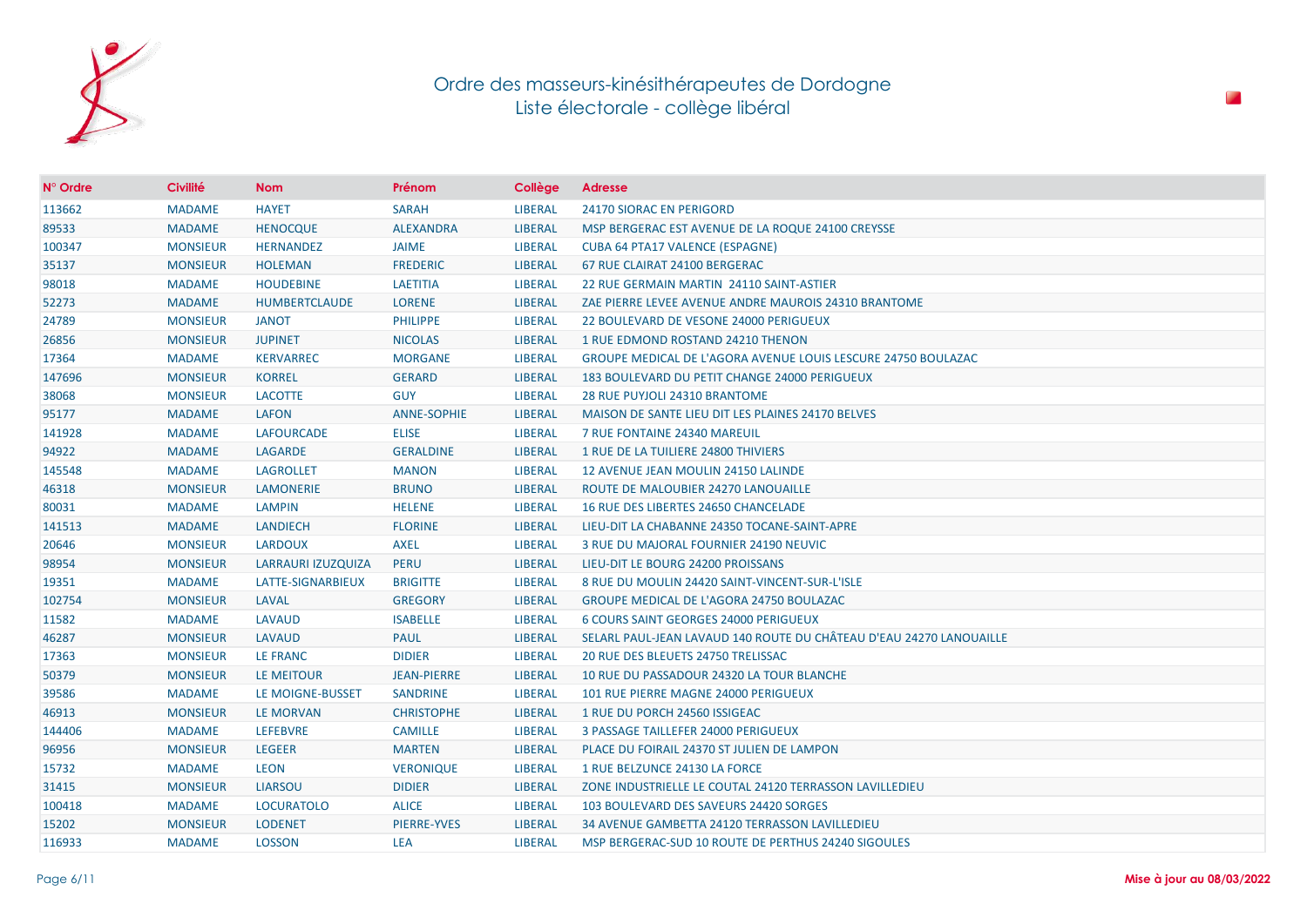

| $N^{\circ}$ Ordre | <b>Civilité</b> | <b>Nom</b>                  | Prénom           | Collège        | <b>Adresse</b>                                                                               |
|-------------------|-----------------|-----------------------------|------------------|----------------|----------------------------------------------------------------------------------------------|
| 45266             | <b>MONSIEUR</b> | <b>LOUPPE</b>               | <b>DAMIEN</b>    | <b>LIBERAL</b> | ZAE PIERRE LEVEE AVENUE ANDRE MAUROIS 24310 BRANTOME                                         |
| 128757            | <b>MONSIEUR</b> | <b>LSURGER</b>              | <b>ROBIN</b>     | <b>LIBERAL</b> | ZA LES SARDINES 24100 BERGERAC                                                               |
| 109957            | <b>MADAME</b>   | <b>MACARIE</b>              | <b>ANA-MARIA</b> | <b>LIBERAL</b> | 48 AVENUE DE VERDUN 24100 BERGERAC                                                           |
| 65606             | <b>MADAME</b>   | MAGANA-MOUSSEAU             | <b>MARTHE</b>    | <b>LIBERAL</b> | SALLE DU TRIEUR 3 BIS RUE DE PIQUEYNAT 24400 SAINT-MEDARD-DE-MUSSIDAN                        |
| 49006             | <b>MADAME</b>   | MAITREHUT-DUSSAUGE LAURENCE |                  | <b>LIBERAL</b> | LIEU-DIT LES REAUX 24230 VELINES                                                             |
| 108039            | <b>MONSIEUR</b> | <b>MARQUES DE BRITO</b>     | <b>DAMIEN</b>    | <b>LIBERAL</b> | LE BOURG RUE DU PUITS 24130 PRIGONRIEUX                                                      |
| 124813            | <b>MADAME</b>   | <b>MARQUET</b>              | <b>MARIE</b>     | <b>LIBERAL</b> | <b>GROUPE MEDICAL DE L'AGORA 24750 BOULAZAC</b>                                              |
| 122159            | <b>MONSIEUR</b> | <b>MARSAC</b>               | <b>JULIEN</b>    | <b>LIBERAL</b> | 42 ROUTE DU MONTEIL 24680 LAMONZIE SAINT MARTIN                                              |
| 68258             | <b>MONSIEUR</b> | <b>MARTIN</b>               | <b>EMMANUEL</b>  | <b>LIBERAL</b> | 31 ROUTE DES CARRIERES 24680 LAMONZIE ST MARTIN                                              |
| 89516             | <b>MADAME</b>   | <b>MARTIN</b>               | <b>VIRGINIE</b>  | <b>LIBERAL</b> | 12 AVENUE JULES FERRY 24120 TERRASSON LAVILLEDIEU                                            |
| 104799            | <b>MONSIEUR</b> | <b>MARTINEZ SANCHEZ</b>     | <b>MAURICIO</b>  | <b>LIBERAL</b> | MAISON DE SANTE PLURIDISCIPLINAIRE 24390 HAUTEFORT                                           |
| 58139             | <b>MONSIEUR</b> | <b>MARTZ</b>                | <b>XAVIER</b>    | <b>LIBERAL</b> | 14 RUE D'ALMUNIA DE SAN JUAN 24460 AGONAC                                                    |
| 15739             | <b>MONSIEUR</b> | <b>MASSALOUX</b>            | <b>THIERRY</b>   | <b>LIBERAL</b> | 4 RUE DU 14 JUILLET 24480 LE BUISSON DE CADOUIN                                              |
| 24329             | <b>MADAME</b>   | <b>MAZE</b>                 | <b>MARIE</b>     | <b>LIBERAL</b> | 1 Bis RUE EDMOND ROSTAND 24210 THENON                                                        |
| 13567             | <b>MONSIEUR</b> | <b>MAZE</b>                 | <b>REMY</b>      | <b>LIBERAL</b> | CENTRE MEDICAL AGORA 24750 BOULAZAC                                                          |
| 19579             | <b>MONSIEUR</b> | <b>MAZEAUD</b>              | <b>PASCAL</b>    | <b>LIBERAL</b> | 1 LOTISSEMENT DE SARCEIX 24800 THIVIERS                                                      |
| 37682             | <b>MADAME</b>   | <b>MAZIERE</b>              | <b>JULIE</b>     | <b>LIBERAL</b> | 5 RUE LUDOVIC TRARIEUX 24000 PERIGUEUX                                                       |
| 46022             | <b>MONSIEUR</b> | <b>MAZIERE</b>              | <b>THIERRY</b>   | <b>LIBERAL</b> | 30 AVENUE GUY DE LA RIGAUDIE 24600 RIBERAC                                                   |
| 72382             | <b>MADAME</b>   | <b>MAZIERES</b>             | <b>AUDE</b>      | <b>LIBERAL</b> | 30 RUE ARNAULT DANIEL 24350 TOCANE ST APRE                                                   |
| 127146            | <b>MONSIEUR</b> | <b>MELGAR CABALLERO</b>     | <b>MIGUEL</b>    | <b>LIBERAL</b> | <b>76 RUE THIERS 24700 MONTPON MENESTEROL</b>                                                |
| 105258            | <b>MONSIEUR</b> | <b>MELOTTI</b>              | <b>SIMON</b>     | <b>LIBERAL</b> | 17 RUE D 'ANGIVILLER 78120 RAMBOUILLET                                                       |
| 103095            | <b>MONSIEUR</b> | <b>MERCADIER</b>            | <b>PIERRICK</b>  | <b>LIBERAL</b> | SELARL PIELYS 3 RUE TETE NOIRE 24230 MONTCARET                                               |
| 66679             | <b>MADAME</b>   | <b>MEREDIEU</b>             | <b>CATHERINE</b> | <b>LIBERAL</b> | 136 ROUTE DE MUSSIDAN 24140 VILLAMBLARD                                                      |
| 122009            | <b>MONSIEUR</b> | <b>MESSADIA</b>             | <b>HICHAM</b>    | <b>LIBERAL</b> | 34 AVENUE GAMBETTA 24120 TERRASSON LAVILLEDIEU                                               |
| 93239             | <b>MADAME</b>   | <b>MEYER</b>                | <b>JENNIFER</b>  | <b>LIBERAL</b> | 136 ROUTE DE MUSSIDAN 24140 VILLAMBLARD                                                      |
| 122157            | <b>MADAME</b>   | <b>MEYRE</b>                | <b>HELOISE</b>   | <b>LIBERAL</b> | 252 AVENUE DU GENERAL KAUFMANN 24200 SARLAT LA CANEDA                                        |
| 80692             | <b>MADAME</b>   | <b>MEYZEN</b>               | <b>CHLOE</b>     | <b>LIBERAL</b> | CENTRE MEDICAL PLURIDISCIPLINAIRE FONTAINE FLEURIE 15 RUE SAVORGNAN DE BRAZZA 24100 BERGERAC |
| 38073             | <b>MONSIEUR</b> | <b>MIKOFF</b>               | <b>ERIC</b>      | <b>LIBERAL</b> | LIEU DIT LES PEYROULIERES 24550 VILLEFRANCHE-DU-PERIGORD                                     |
| 123625            | <b>MONSIEUR</b> | <b>MITRASCA PREDA</b>       | <b>MIHAI</b>     | <b>LIBERAL</b> | 76 RUE THIERS 24700 MONTPON MENESTEROL                                                       |
| 142289            | <b>MADAME</b>   | <b>MOCANU</b>               | <b>ANDREEA</b>   | <b>LIBERAL</b> | 48 AVENUE DE VERDUN 24100 BERGERAC                                                           |
| 84538             | <b>MONSIEUR</b> | <b>MONDERNA</b>             | <b>EMANUELE</b>  | <b>LIBERAL</b> | SEL MONDERNA PHYSIO AESTHETIC 12 AVENUE DU 6 JUIN 1944 24500 EYMET                           |
| 13566             | <b>MONSIEUR</b> | <b>MONTEIL</b>              | <b>NICOLAS</b>   | <b>LIBERAL</b> | 47 AVENUE DU 8 MAI 1945 24750 CHAMPCEVINEL                                                   |
| 94633             | <b>MADAME</b>   | <b>MONTEIRO</b>             | <b>CATARINA</b>  | <b>LIBERAL</b> | ROUTE DE DAGLAN 24250 ST CYBRANET                                                            |
| 72207             | <b>MADAME</b>   | <b>MORVAN</b>               | <b>EMILIE</b>    | <b>LIBERAL</b> | LIEU DIT LES GRANGES 24590 ST GENIES                                                         |
| 126943            | <b>MADAME</b>   | <b>MULLER</b>               | <b>ELINE</b>     | <b>LIBERAL</b> | RUE JEAN MOULIN 24600 RIBERAC                                                                |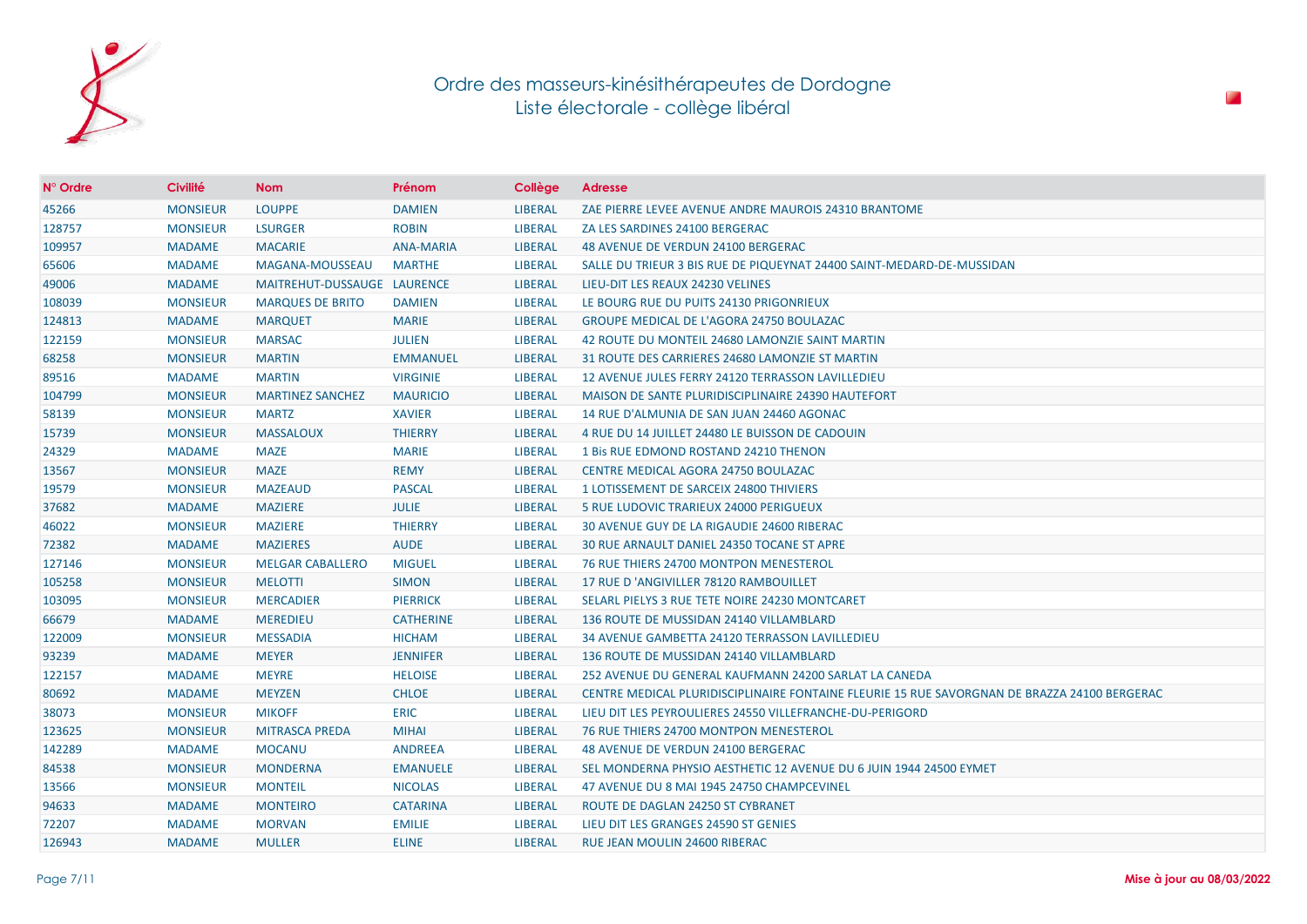

| $N^{\circ}$ Ordre | <b>Civilité</b> | <b>Nom</b>              | Prénom                 | Collège        | <b>Adresse</b>                                                              |
|-------------------|-----------------|-------------------------|------------------------|----------------|-----------------------------------------------------------------------------|
| 123973            | <b>MONSIEUR</b> | <b>MURZA</b>            | <b>PAWEL</b>           | <b>LIBERAL</b> | 43 RUE DU STADE 24630 JUMILHAC-LE-GRAND                                     |
| 69263             | <b>MADAME</b>   | <b>NAKONECZNY</b>       | <b>DANIELE</b>         | <b>LIBERAL</b> | 16 ROUTE D 'ATUR 24660 NOTRE DAME DE SANILHAC                               |
| 11658             | <b>MADAME</b>   | <b>NEUMANN</b>          | <b>AURELIE</b>         | <b>LIBERAL</b> | 4 LOTISSEMENT MAISON NEUVE 24110 SAINT AQUILIN                              |
| 70483             | <b>MADAME</b>   | <b>NICOLAS</b>          | <b>GERALDINE</b>       | <b>LIBERAL</b> | 6 RUE KLEBER 24110 ST ASTIER                                                |
| 42822             | <b>MONSIEUR</b> | <b>NICQUEVERT</b>       | <b>THIERRY</b>         | <b>LIBERAL</b> | <b>PLACE EUGENE LEROY 24390 HAUTEFORT</b>                                   |
| 53252             | <b>MONSIEUR</b> | <b>NORGUET</b>          | <b>ERIC</b>            | <b>LIBERAL</b> | 49 RUE CANDILLAC 24106 BERGERAC CEDEX                                       |
| 127952            | <b>MADAME</b>   | <b>OLIVIER</b>          | <b>MATHILDE</b>        | <b>LIBERAL</b> | 34 Bis RUE DU 4 SEPTEMBRE 24290 MONTIGNAC                                   |
| 109928            | <b>MONSIEUR</b> | ORASANU                 | <b>IONUT-ALEXANDRU</b> | <b>LIBERAL</b> | 15 RUE DE L'EGLISE 24680 GARDONNE                                           |
| 91571             | <b>MADAME</b>   | <b>OSINSKI</b>          | <b>CECILE</b>          | <b>LIBERAL</b> | ROUTE DE L'ETANG 24210 FOSSEMAGNE                                           |
| 130174            | <b>MADAME</b>   | <b>OUALLA</b>           | <b>SARAH</b>           | <b>LIBERAL</b> | RUE DR P BROQUAIRE 24410 ST AULAYE PUYMANGOU                                |
| 45569             | <b>MONSIEUR</b> | <b>OUDRY</b>            | <b>SIMON</b>           | <b>LIBERAL</b> | LIEU-DIT EN CHAMENON 24290 SAINT-LEON-SUR-VEZERE                            |
| 144246            | <b>MONSIEUR</b> | <b>OUGOURLIAN</b>       | <b>PAUL</b>            | <b>LIBERAL</b> | 10 COURS ALSACE LORRAINE 24100 BERGERAC                                     |
| 129249            | <b>MADAME</b>   | <b>PARISOT</b>          | <b>LAURA</b>           | <b>LIBERAL</b> | MAISON DE SANTE PLURIDISCIPLINAIRE RUE DE LA CONFECTION 24220 SAINT CYPRIEN |
| 10574             | <b>MADAME</b>   | <b>PARONNAUD</b>        | <b>PASCALE</b>         | <b>LIBERAL</b> | <b>6 RUE MONTAURIOL 24100 BERGERAC</b>                                      |
| 123279            | <b>MONSIEUR</b> | <b>PARZYCH</b>          | <b>FREDERIC</b>        | <b>LIBERAL</b> | 11 RUE JEAN JAURES 24160 EXCIDEUIL                                          |
| 115360            | <b>MONSIEUR</b> | <b>PASCARU</b>          | <b>IONUT</b>           | <b>LIBERAL</b> | 48 AVENUE DE VERDUN 24100 BERGERAC                                          |
| 113345            | <b>MONSIEUR</b> | <b>PASCAUD</b>          | <b>PAUL</b>            | <b>LIBERAL</b> | 6 COURS SAINT GEORGES 24000 PERIGUEUX                                       |
| 53251             | <b>MONSIEUR</b> | <b>PASQUET</b>          | <b>MICHEL</b>          | <b>LIBERAL</b> | 11 BOULEVARD NESSMAN 24200 SARLAT LA CANEDA                                 |
| 33635             | <b>MONSIEUR</b> | <b>PASQUIER</b>         | <b>MATTHIEU</b>        | <b>LIBERAL</b> | LIEU-DIT LE BOURG 24140 ST GEORGES DE MONTCLARD                             |
| 33287             | <b>MONSIEUR</b> | <b>PAYET</b>            | <b>HUGUES</b>          | <b>LIBERAL</b> | 14 ROUTE DU COMMANDANT PINSON 24130 PRIGONRIEUX                             |
| 71076             | <b>MONSIEUR</b> | <b>PAYET</b>            | <b>JEAN-PIERRE</b>     | <b>LIBERAL</b> | 6 RUE CHAVAT 24700 MONTPON MENESTEROL                                       |
| 146351            | <b>MONSIEUR</b> | <b>PEILLON</b>          | <b>OLIVIER</b>         | <b>LIBERAL</b> | LIEU DIT CHAUZANAUD 20 IMPASSE DE LA MARE 24420 SAVIGNAC-LES-EGLISES        |
| 35865             | <b>MADAME</b>   | <b>PELISSIE</b>         | <b>ISABELLE</b>        | LIBERAL        | LIEU-DIT PECH FOURCOU 24590 SALIGNAC EYVIGUES                               |
| 64044             | <b>MONSIEUR</b> | <b>PELLETIER</b>        | <b>VINCENT</b>         | <b>LIBERAL</b> | ROUTE DE MARVAL 24300 ABJAT SUR BANDIAT                                     |
| 116766            | <b>MADAME</b>   | <b>PERCHERON</b>        | <b>MARINE</b>          | <b>LIBERAL</b> | ROUTE DE DAGLAN 24250 ST CYBRANET                                           |
| 96626             | <b>MONSIEUR</b> | <b>PEREZ CARRICONDO</b> | <b>MANUEL</b>          | <b>LIBERAL</b> | 76 RUE THIERS 24700 MONTPON MENESTEROL                                      |
| 95503             | <b>MONSIEUR</b> | <b>PEREZ MADRIGAL</b>   | <b>MIGUEL</b>          | <b>LIBERAL</b> | 22 RUE GERMAIN MARTIN 24110 SAINT-ASTIER                                    |
| 29343             | <b>MADAME</b>   | <b>PERICK</b>           | <b>ODETTE</b>          | <b>LIBERAL</b> | <b>6 RUE MONTAURIOL 24100 BERGERAC</b>                                      |
| 94058             | <b>MADAME</b>   | <b>PERROT</b>           | <b>AMELIE</b>          | <b>LIBERAL</b> | ROUTE DE MALOUBIER 24270 LANOUAILLE                                         |
| 86150             | <b>MONSIEUR</b> | <b>PETRIAT</b>          | <b>LUC</b>             | <b>LIBERAL</b> | CABINET DE KINESITHERAPIE 24200 CARSAC AILLAC                               |
| 31809             | <b>MADAME</b>   | <b>PEY</b>              | <b>JEANNE</b>          | <b>LIBERAL</b> | 77 RUE CLAUDE BERNARD 24000 PERIGUEUX                                       |
| 125260            | <b>MADAME</b>   | PIAZZETTA               | <b>LEA</b>             | <b>LIBERAL</b> | PLACE DE LA GARE 24500 EYMET                                                |
| 83166             | <b>MADAME</b>   | <b>PICARD</b>           | <b>MATHILDE</b>        | <b>LIBERAL</b> | 1 AVENUE D'ANGOULEME 33220 PORT STE FOY ET PONCHAPT                         |
| 116952            | <b>MADAME</b>   | <b>PICAUD</b>           | <b>ANAIS</b>           | <b>LIBERAL</b> | 34 BOULEVARD DE VESONE 24000 PERIGUEUX                                      |
| 142491            | <b>MONSIEUR</b> | <b>PIERRE</b>           | <b>SAMUEL</b>          | <b>LIBERAL</b> | 2 CHEMIN DU MOULIN 24130 LA FORCE                                           |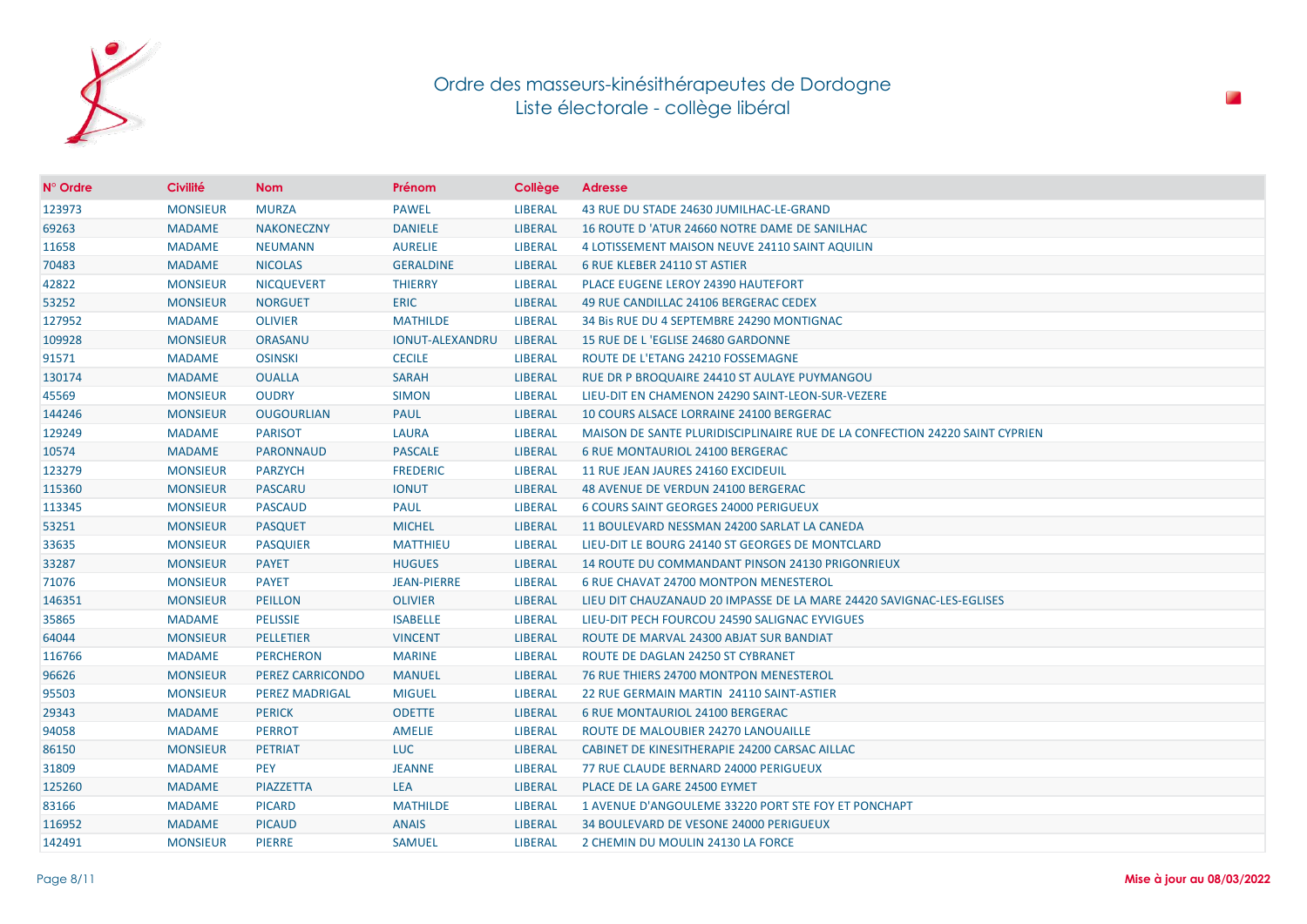

| $N^{\circ}$ Ordre | <b>Civilité</b> | <b>Nom</b>              | Prénom              | Collège        | <b>Adresse</b>                                                        |
|-------------------|-----------------|-------------------------|---------------------|----------------|-----------------------------------------------------------------------|
| 55164             | <b>MADAME</b>   | <b>PIERSON</b>          | <b>DANIELLE</b>     | <b>LIBERAL</b> | <b>20 RUE VICTOR HUGO 24000 PERIGUEUX</b>                             |
| 139876            | <b>MADAME</b>   | <b>PIO</b>              | <b>LAURANNE</b>     | <b>LIBERAL</b> | CABINET DE KINESITHERAPIE 24200 CARSAC AILLAC                         |
| 10253             | <b>MONSIEUR</b> | <b>PIOTTE</b>           | <b>TRISTAN</b>      | <b>LIBERAL</b> | LE POUYAULT BAS 24750 TRELISSAC                                       |
| 10510             | <b>MADAME</b>   | PIOTTE-CHIAPPINO        | <b>EMILIE</b>       | <b>LIBERAL</b> | LE POUYAULT BAS 24750 TRELISSAC                                       |
| 143019            | <b>MONSIEUR</b> | <b>PIRAUD</b>           | <b>ANTOINE</b>      | <b>LIBERAL</b> | ZAE DE LA PIERRE LEVEEE AVENUE ANDRE MAUROIS 24310 BRANTOME           |
| 11583             | <b>MONSIEUR</b> | <b>PIRAUD</b>           | <b>DENIS</b>        | <b>LIBERAL</b> | 20 RUE DES BLEUETS 24750 TRELISSAC                                    |
| 115719            | <b>MADAME</b>   | <b>PIRAVEAU</b>         | <b>MAILYS</b>       | <b>LIBERAL</b> | SELARL PIELYS 3 RUE TETE NOIRE 24230 MONTCARET                        |
| 39183             | <b>MONSIEUR</b> | <b>POIGNANT</b>         | <b>GUY</b>          | <b>LIBERAL</b> | 1 LOTISSEMENT FOND DE LA MAY 24240 SIGOULES                           |
| 108301            | <b>MONSIEUR</b> | <b>POIREL</b>           | <b>EDOUARD</b>      | <b>LIBERAL</b> | RUE DES MOULINS 24410 ST AULAYE                                       |
| 56364             | <b>MONSIEUR</b> | <b>POIRIER</b>          | <b>FLORENT</b>      | <b>LIBERAL</b> | 23 Ter BOULEVARD NATIONAL 24500 EYMET                                 |
| 56357             | <b>MADAME</b>   | <b>POIRIER</b>          | <b>SEVERINE</b>     | <b>LIBERAL</b> | 23 Ter BOULEVARD NATIONAL 24500 EYMET                                 |
| 100300            | <b>MADAME</b>   | <b>POPESCU</b>          | <b>LACRAMIOARA</b>  | <b>LIBERAL</b> | 1 Bis RUE EDMOND ROSTAND 24210 THENON                                 |
| 70005             | <b>MONSIEUR</b> | <b>PRADEL DE LAMAZE</b> | <b>SYLVAIN</b>      | <b>LIBERAL</b> | 17 RUE THIERS 24000 PERIGUEUX                                         |
| 31888             | <b>MADAME</b>   | <b>PRIBAT</b>           | <b>MAIDER</b>       | <b>LIBERAL</b> | <b>GROUPE MEDICAL JEAN REY AVENUE DE LA LIBERATION 24260 LE BUGUE</b> |
| 22549             | <b>MONSIEUR</b> | <b>REES-EVANS</b>       | <b>CHRISTOPHER</b>  | <b>LIBERAL</b> | 101 RUE PIERRE MAGNE 24000 PERIGUEUX                                  |
| 58358             | <b>MONSIEUR</b> | <b>RIBES</b>            | <b>SERGE</b>        | <b>LIBERAL</b> | 43 RUE DU STADE 24630 JUMILHAC-LE-GRAND                               |
| 96280             | <b>MONSIEUR</b> | <b>RIBEYRE</b>          | <b>PATRICE</b>      | <b>LIBERAL</b> | 5 RUE LUDOVIC TRARIEUX 24000 PERIGUEUX                                |
| 54321             | <b>MONSIEUR</b> | <b>RICHARD</b>          | <b>PHILIPPE</b>     | <b>LIBERAL</b> | LIEU-DIT LA BADOULIE 24330 SAINT GERAC                                |
| 90918             | <b>MADAME</b>   | <b>ROCHE</b>            | JULIE               | <b>LIBERAL</b> | MSP BERGERAC EST AVENUE DE LA ROQUE 24100 CREYSSE                     |
| 73637             | <b>MADAME</b>   | <b>ROLLIN</b>           | <b>FRANCOISE</b>    | <b>LIBERAL</b> | <b>CHEMIN DES SADROTS 24510 STE ALVERE</b>                            |
| 53171             | <b>MONSIEUR</b> | <b>ROMERO</b>           | <b>XAVIER</b>       | <b>LIBERAL</b> | 3 RUE DU MARECHAL FOCH 24100 BERGERAC                                 |
| 118940            | <b>MONSIEUR</b> | ROMERO ALONSO           | ANGEL               | <b>LIBERAL</b> | 200 ROUTE DU BOURG 24520 ST NEXANS                                    |
| 13432             | <b>MONSIEUR</b> | <b>ROMMENS</b>          | <b>JOFFREY</b>      | <b>LIBERAL</b> | 30 AVENUE GUY DE LA RIGAUDIE 24600 RIBERAC                            |
| 12654             | <b>MADAME</b>   | <b>ROSPARS</b>          | <b>VANESSA</b>      | <b>LIBERAL</b> | 30 RUE ARNAUD DANIEL 24350 TOCANE ST APRE                             |
| 119335            | <b>MADAME</b>   | <b>ROUMAGNE</b>         | <b>SOPHIE</b>       | <b>LIBERAL</b> | 34 BOULEVARD DE VESONE 24000 PERIGUEUX                                |
| 53688             | <b>MONSIEUR</b> | <b>ROUSSELLES</b>       | <b>MATHIEU</b>      | <b>LIBERAL</b> | 32 AVENUE DES REYNATS 24650 CHANCELADE                                |
| 113672            | <b>MADAME</b>   | <b>ROVIRA PEREZ</b>     | <b>XANTAL</b>       | <b>LIBERAL</b> | MAISON DE SANTE PLURIDISCIPLINAIRE 24390 HAUTEFORT                    |
| 87466             | <b>MONSIEUR</b> | <b>RUSSELL</b>          | <b>DAVID</b>        | <b>LIBERAL</b> | ROUTE DE DAGLAN 24250 ST CYBRANET                                     |
| 121751            | <b>MONSIEUR</b> | <b>SALA</b>             | <b>SEBASTIEN</b>    | <b>LIBERAL</b> | 10 RUE DU PASSADOUR 24320 LA TOUR BLANCHE                             |
| 91324             | <b>MONSIEUR</b> | <b>SARAZIN</b>          | <b>BAPTISTE</b>     | <b>LIBERAL</b> | LIEU DIT LE BOURG 24640 CUBJAC                                        |
| 93496             | <b>MADAME</b>   | <b>SCELLAND</b>         | <b>PERRINE</b>      | <b>LIBERAL</b> | 24 AVENUE GAMBETTA 24400 MUSSIDAN                                     |
| 21053             | <b>MONSIEUR</b> | <b>SCHERER</b>          | <b>REMI</b>         | <b>LIBERAL</b> | 1 Ter RUE DE LA FRAISE 24380 EGLISE NEUVE DE VERGT                    |
| 57237             | <b>MONSIEUR</b> | <b>SCHWAB</b>           | <b>CHRISTOPHE</b>   | <b>LIBERAL</b> | 252 AVENUE DU GENERAL KAUFMANN 24200 SARLAT LA CANEDA                 |
| 71077             | <b>MONSIEUR</b> | <b>SECHET</b>           | <b>JEAN-JACQUES</b> | <b>LIBERAL</b> | ROUTE DE BERGERAC 24130 LE FLEIX                                      |
| 96829             | <b>MONSIEUR</b> | <b>SITO</b>             | <b>JACEK</b>        | <b>LIBERAL</b> | 7 IMPASSE EDOUARD GLISSANT 24750 ATUR                                 |

P.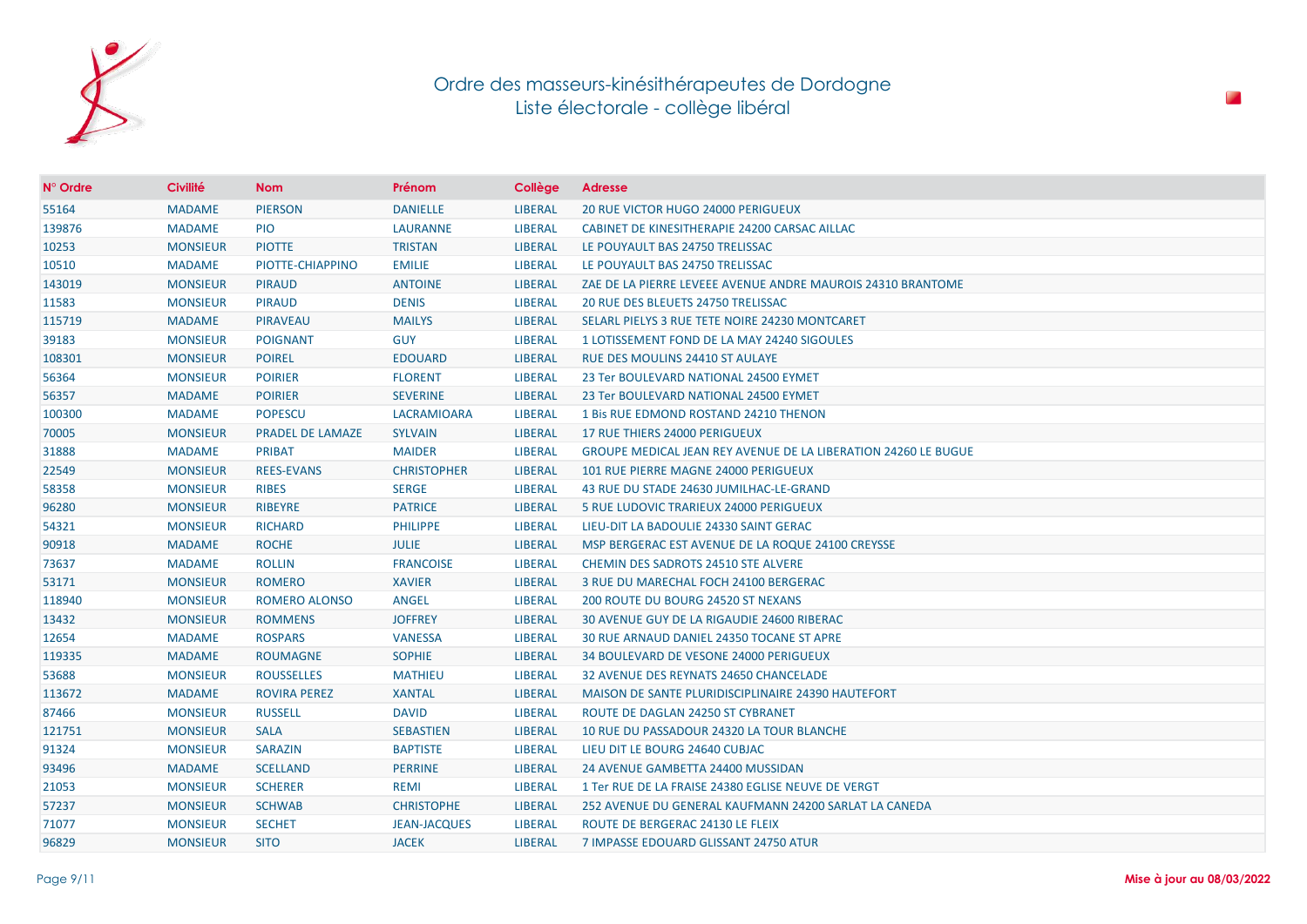

| $N^{\circ}$ Ordre | <b>Civilité</b> | <b>Nom</b>               | Prénom               | Collège        | <b>Adresse</b>                                                |
|-------------------|-----------------|--------------------------|----------------------|----------------|---------------------------------------------------------------|
| 100832            | <b>MADAME</b>   | <b>SITO</b>              | <b>MARZENA</b>       | <b>LIBERAL</b> | 7 IMPASSE EDOUARD GLISSANT 24750 ATUR                         |
| 31390             | <b>MADAME</b>   | SLUIJTER-CHANTREL        | <b>ANNEKE</b>        | <b>LIBERAL</b> | LIEU-DIT LEYDOU 24440 NAUSSANNES                              |
| 13854             | <b>MADAME</b>   | SOKAL-MAZEAUD            | <b>FLORENCE</b>      | <b>LIBERAL</b> | 32 AVENUE DES REYNATS 24650 CHANCELADE                        |
| 18744             | <b>MONSIEUR</b> | <b>SOL</b>               | <b>MARC</b>          | <b>LIBERAL</b> | 12 AVENUE JULES FERRY 24120 TERRASSON LAVILLEDIEU             |
| 37898             | <b>MONSIEUR</b> | <b>SORBIER</b>           | <b>JEAN-PAUL</b>     | <b>LIBERAL</b> | 7 IMPASSE EDOUARD GLISSANT 24750 ATUR                         |
| 106882            | <b>MONSIEUR</b> | <b>SORE</b>              | <b>VICTOR</b>        | <b>LIBERAL</b> | 30 AVENUE GUY DE LA RIGAUDIE 24600 RIBERAC                    |
| 15737             | <b>MADAME</b>   | <b>SOURBIE</b>           | <b>FANNY</b>         | <b>LIBERAL</b> | 20 RUE DES BLEUETS 24750 TRELISSAC                            |
| 75449             | <b>MADAME</b>   | <b>SPRINGER</b>          | <b>VIRGINIE</b>      | <b>LIBERAL</b> | 1 ALLEE JEAN BOITEUX 24750 CHAMPCEVINEL                       |
| 116987            | <b>MADAME</b>   | <b>SUBIRATS</b>          | <b>LEA</b>           | <b>LIBERAL</b> | 98 RUE EDOUARD MICHEL 24660 COULOUNIEIX CHAMIERS              |
| 114085            | <b>MONSIEUR</b> | <b>SUDRIE</b>            | <b>ANTOINE</b>       | <b>LIBERAL</b> | LE CHATEAU 56 ROUTE DU MARCHE DE LA FRAISE 24380 VERGT        |
| 30444             | <b>MADAME</b>   | <b>SUDRIE</b>            | MARIE-VERONIQUE      | <b>LIBERAL</b> | LE CHATEAU 56 ROUTE DU MARCHE DE LA FRAISE 24380 VERGT        |
| 99113             | <b>MADAME</b>   | <b>TALANDIER</b>         | <b>PAULINE</b>       | <b>LIBERAL</b> | 98 RUE EDOUARD MICHEL 24660 COULOUNIEIX CHAMIERS              |
| 68215             | <b>MONSIEUR</b> | <b>TARRADE</b>           | <b>JULIEN</b>        | <b>LIBERAL</b> | 98 RUE EDOUARD MICHEL 24660 COULOUNIEIX CHAMIERS              |
| 78304             | <b>MONSIEUR</b> | <b>TARRADE</b>           | <b>MATHIEU</b>       | <b>LIBERAL</b> | 98 RUE EDOUARD MICHEL 24660 COULOUNIEIX CHAMIERS              |
| 17809             | <b>MONSIEUR</b> | <b>TASSAIN</b>           | <b>NOEL</b>          | <b>LIBERAL</b> | 3 PLACE EUGENE RAYMOND 24290 MONTIGNAC                        |
| 42022             | <b>MONSIEUR</b> | <b>TISSIER</b>           | <b>DOMINIQUE</b>     | <b>LIBERAL</b> | LIEU-DIT LE BOURG 24270 ANGOISSE                              |
| 125523            | <b>MONSIEUR</b> | <b>TOLZA</b>             | <b>CYPRIEN</b>       | <b>LIBERAL</b> | ZA LES SARDINES 24100 BERGERAC                                |
| 84545             | <b>MONSIEUR</b> | <b>TOMA</b>              | <b>GEORGIAN</b>      | <b>LIBERAL</b> | 15 RUE DE L'EGLISE 24680 GARDONNE                             |
| 87572             | <b>MONSIEUR</b> | <b>TORRES FERREIRA</b>   | <b>JOAO</b>          | <b>LIBERAL</b> | APPT4 3 ROUTE DE PERIGUEUX 24460 CHATEAU-L'EVEQUE             |
| 119010            | <b>MONSIEUR</b> | <b>TOURNIER</b>          | <b>ROBIN</b>         | <b>LIBERAL</b> | 98 RUE EDOUARD MICHEL 24660 COULOUNIEIX CHAMIERS              |
| 108728            | <b>MONSIEUR</b> | <b>TRAISSAC</b>          | <b>ANTOINE</b>       | <b>LIBERAL</b> | RUE DES MOULINS 24410 ST AULAYE                               |
| 108968            | <b>MADAME</b>   | TRAISSAC-ZIELINSKI       | <b>TATIANA</b>       | <b>LIBERAL</b> | RUE DES MOULINS 24410 ST AULAYE                               |
| 70238             | <b>MADAME</b>   | <b>TRAQUET</b>           | <b>ELODIE</b>        | <b>LIBERAL</b> | 36 ROUTE DU BOURG D'ABREN 24130 SAINT-PIERRE-D'EYRAUD         |
| 54256             | <b>MONSIEUR</b> | <b>TROISSIN</b>          | <b>THOMAS</b>        | <b>LIBERAL</b> | 7 RUE FENELON 24480 LE BUISSON DE CADOUIN                     |
| 13852             | <b>MONSIEUR</b> | <b>TROUVE</b>            | <b>JEAN-BAPTISTE</b> | <b>LIBERAL</b> | 5 RUE ROMAINE 24000 PERIGUEUX                                 |
| 57828             | <b>MADAME</b>   | <b>URBAIN</b>            | <b>VALERIE</b>       | <b>LIBERAL</b> | 24800 ST JORY DE CHALAIS                                      |
| 127279            | <b>MONSIEUR</b> | <b>URBANIAK</b>          | <b>KAROL</b>         | <b>LIBERAL</b> | MAISON DE SANTE PLURIDISCIPLINAIRE LES CLAUDS 24390 HAUTEFORT |
| 91214             | <b>MADAME</b>   | <b>VALDIVIA PALOMINO</b> | <b>ANNY</b>          | <b>LIBERAL</b> | 30 AVENUE GUY DE LA RIGAUDIE 24600 RIBERAC                    |
| 20462             | <b>MONSIEUR</b> | <b>VALLEGEAS</b>         | <b>DANIEL</b>        | <b>LIBERAL</b> | LIEU-DIT LE BOURG NORD 24330 BASSILLAC                        |
| 69870             | <b>MONSIEUR</b> | <b>VAUCHELET</b>         | <b>JEAN-CLAUDE</b>   | <b>LIBERAL</b> | PASSE 24410 ST PRIVAT EN PERIGORD                             |
| 57632             | <b>MONSIEUR</b> | <b>VERBRUGGE</b>         | <b>GAEL</b>          | <b>LIBERAL</b> | LIEU-DIT LE GARRY 24590 ST GENIES                             |
| 124663            | <b>MADAME</b>   | <b>VERLHIAC</b>          | <b>EMMA</b>          | <b>LIBERAL</b> | 12 AVENUE JULES FERRY 24120 TERRASSON LAVILLEDIEU             |
| 55680             | <b>MONSIEUR</b> | <b>VERNET</b>            | <b>ROGER</b>         | <b>LIBERAL</b> | 2 RUE DE LA PAIX 24380 VERGT                                  |
| 31466             | <b>MONSIEUR</b> | <b>VERVYNCK</b>          | <b>PHILIPPE</b>      | <b>LIBERAL</b> | 5 RUE DU MARCHE 24260 LE BUGUE                                |
| 112498            | <b>MONSIEUR</b> | <b>VIALLE</b>            | <b>MAXIME</b>        | <b>LIBERAL</b> | ZAE PIERRE LEVEE AVENUE ANDRE MAUROIS 24310 BRANTOME          |